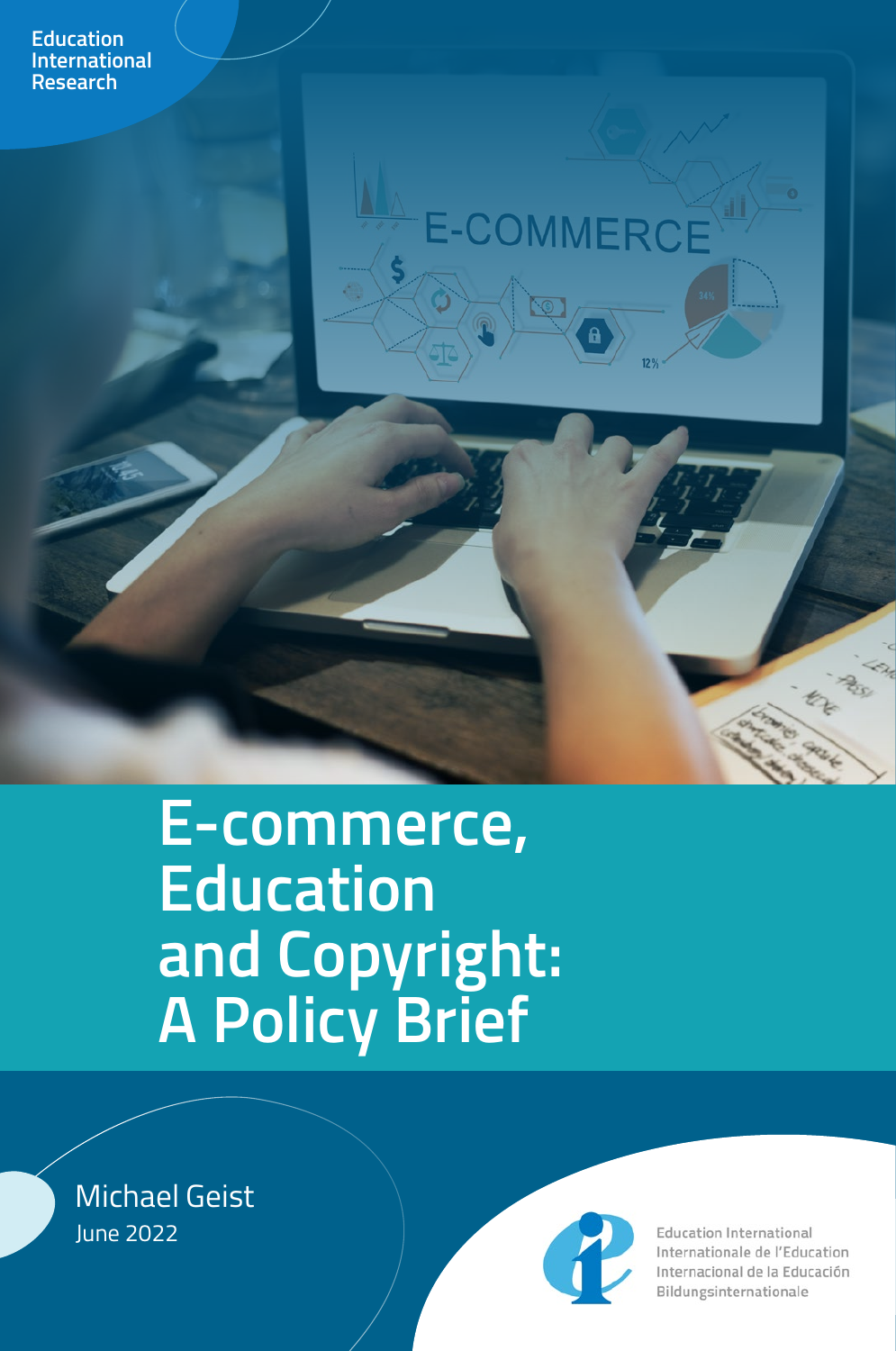#### **Michael Geist**

Dr. Michael Geist is a law professor at the University of Ottawa where he holds the Canada Research Chair in Internet and E-commerce Law and is a member of the Centre for Law, Technology and Society. Dr. Geist serves on many boards, including Ingenium, Internet Archive Canada, and the EFF Advisory Board. He was appointed to the Order of Ontario in 2018 and has received numerous awards for his work including the Kroeger Award for Policy Leadership and the Public Knowledge IP3 Award in 2010, the Les Fowlie Award for Intellectual Freedom from the Ontario Library Association in 2009, and the EFF's Pioneer Award in 2008.

#### Education International (EI)

Education International represents organisations of teachers and other education employees across the globe. It is the world's largest federation of unions and associations, representing thirty million education employees in about four hundred organisations in one hundred and seventy countries and territories, across the globe. Education International unites teachers and education employees.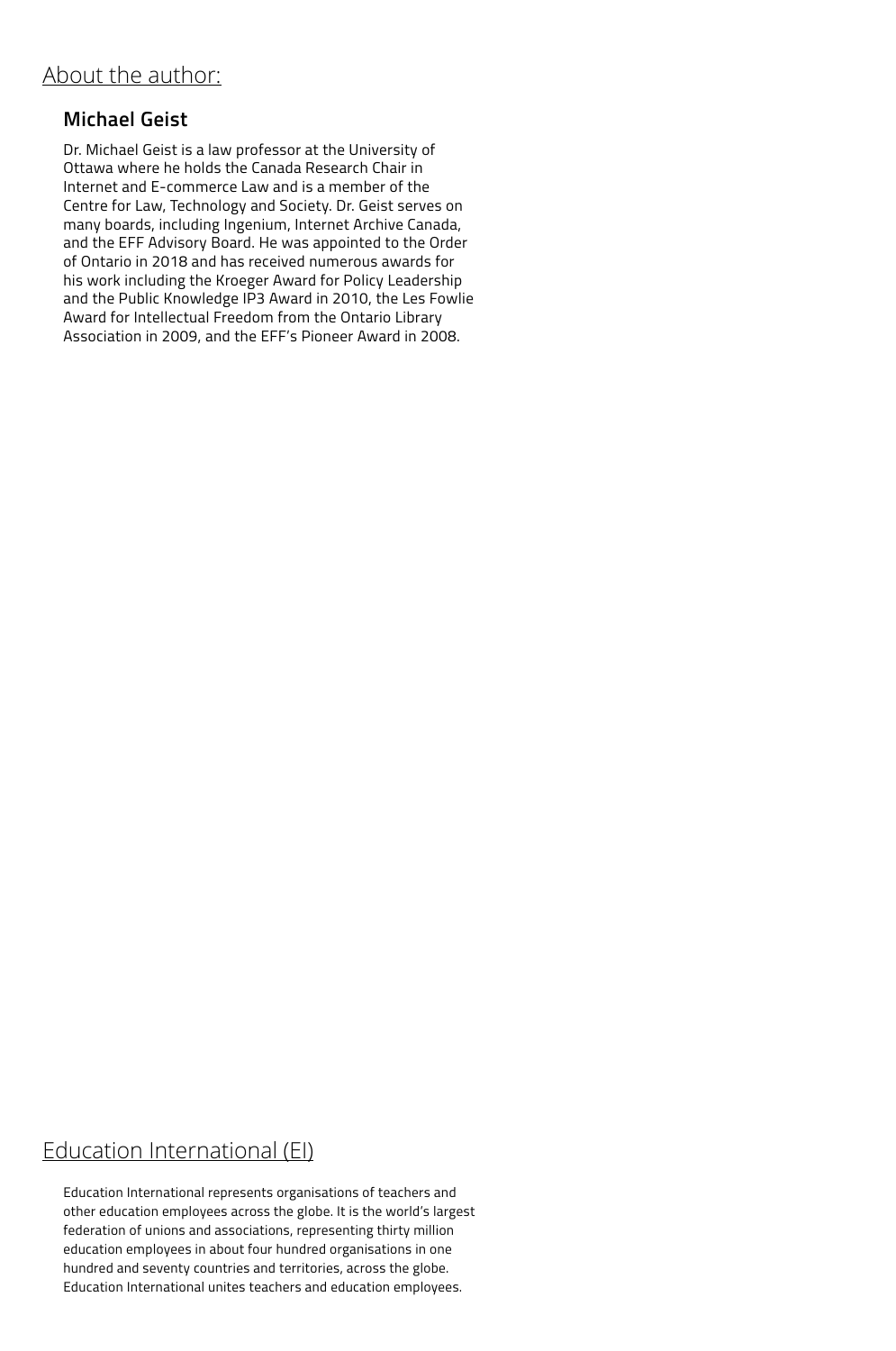**Education International Research**

# **E-commerce, Education and Copyright: A Policy Brief**

Michael Geist **June 2022**



[This work is licensed under a Creative](https://creativecommons.org/licenses/by-nc-sa/4.0/)  [Commons Attribution-NonCommercial-](https://creativecommons.org/licenses/by-nc-sa/4.0/)[ShareAlike 4.0 International License.](https://creativecommons.org/licenses/by-nc-sa/4.0/) (CC BY-NC-SA 4.0)

Published by Education International - June 2022 ISBN 978-92-95120-45-7 (PDF)

Cover pictures: Shutterstock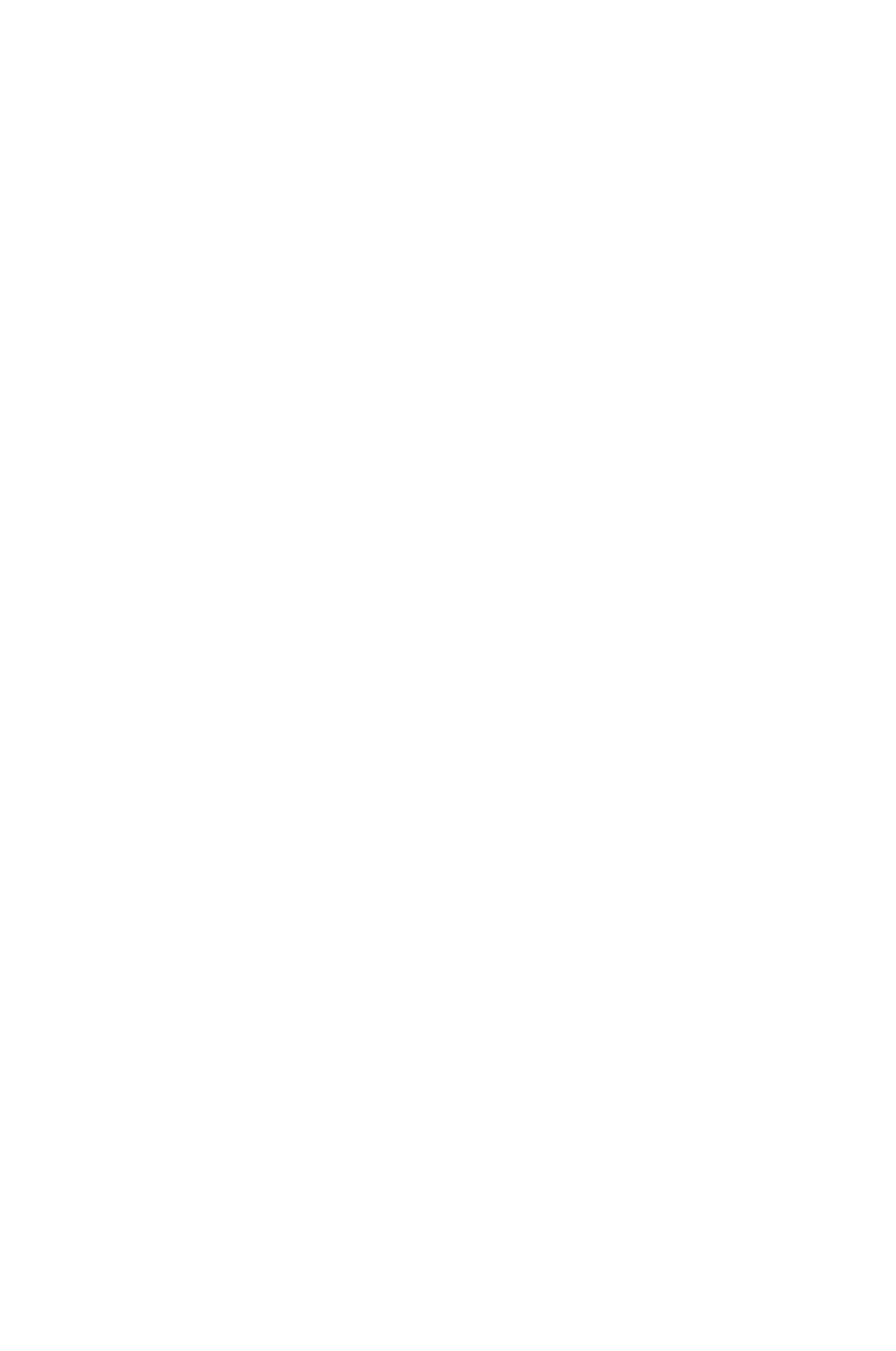# **Table of contents**

| <b>Introduction</b>                                  | 3                 |
|------------------------------------------------------|-------------------|
| <b>What is E-commerce?</b>                           | 5                 |
| <b>E-commerce at the WTO</b>                         | 6                 |
| Key WTO E-commerce Issues for Education and Research | 9                 |
| Copyright Remuneration                               | 9                 |
| Intermediary Liability                               | 10                |
| <b>Anti-Circumvention Rules</b>                      | 10                |
| Open Data                                            | 11                |
| Customs Duties on electronic transmissions           | $12 \overline{ }$ |
| Electronic transactions                              | 12                |
| Data Localisation                                    | 13                |
| Data Transfer Restrictions                           | 14                |
| E-commerce within Regional Trade Agreements          | 14                |
| Comprehensive and Progressive Agreement              |                   |
| for the Transpacific Partnership (CPTPP)             | 14                |
| U.S.-Mexico-Canada Agreement (USMCA)                 | 16                |
| European Union Trade Agreements                      | 17                |
| <b>Trade, Copyright, and Education</b>               | 17                |
| E-commerce and Copyright                             | 18                |
| Trade and Copyright                                  | 21                |
| <b>Conclusion</b>                                    | 23                |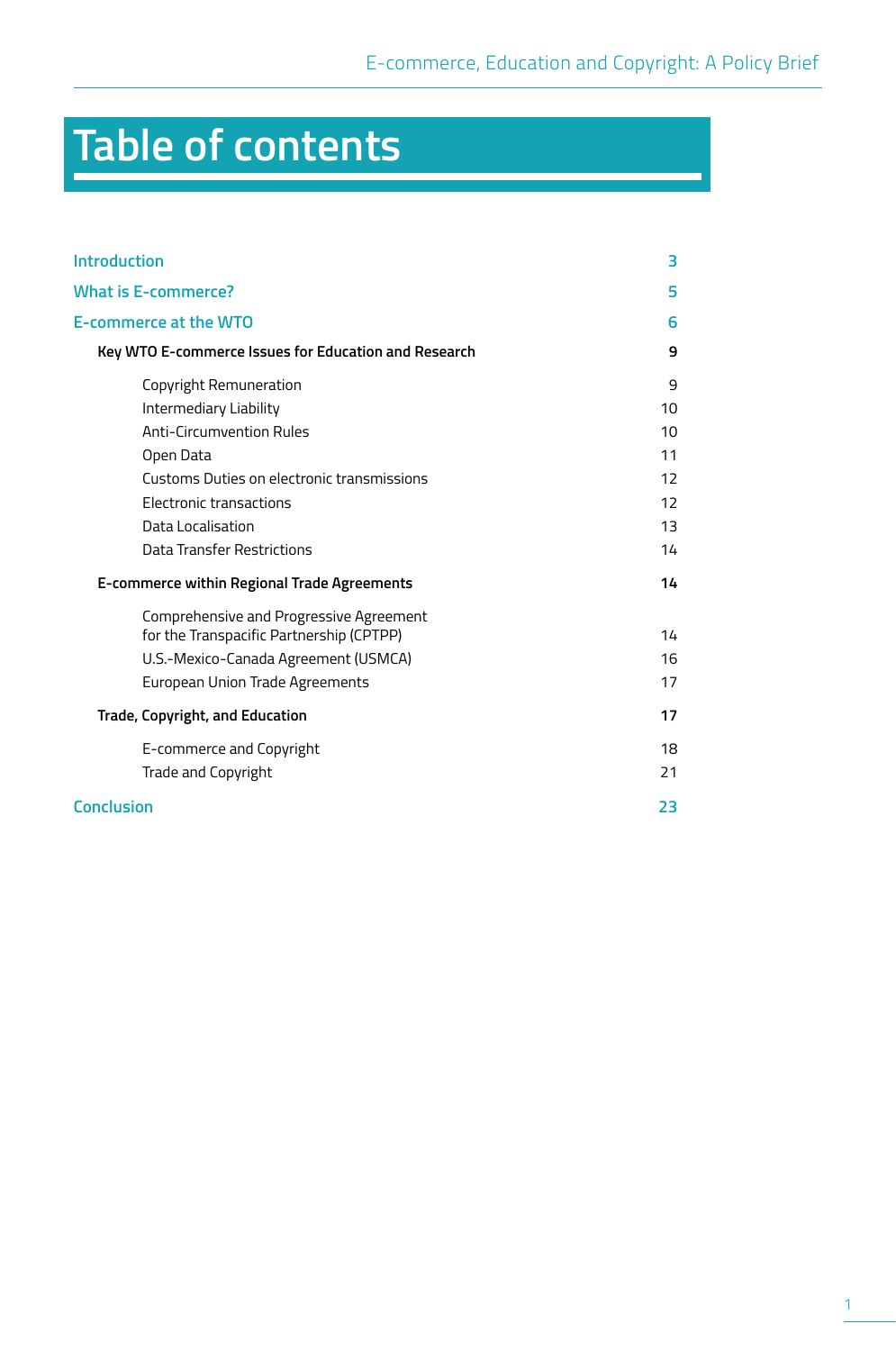

### *List of Acronyms*

- CPTPP Comprehensive and Progressive Agreement for the Trans Pacific Partnership
- DMCA Digital Millennium Copyright Act
	- EU European Union
- EUJEPA EU-Japan Economic Partnership Agreement
	- GATT General Agreement on Tariffs and Trade
	- GDPR European Union General Data Protection Regulation
		- IP Intellectual Property
- NAFTA North American Free Trade Agreement.
- OECD Organisation for Economic Cooperation and Development
	- TPP Trans-Pacific Partnership
- UNCITRAL United Nations Commission on International Trade Law
	- USMCA U.S.-Mexico-Canada Agreement
		- WIPO World Intellectual Property Organisation
		- WTO World Trade Organisation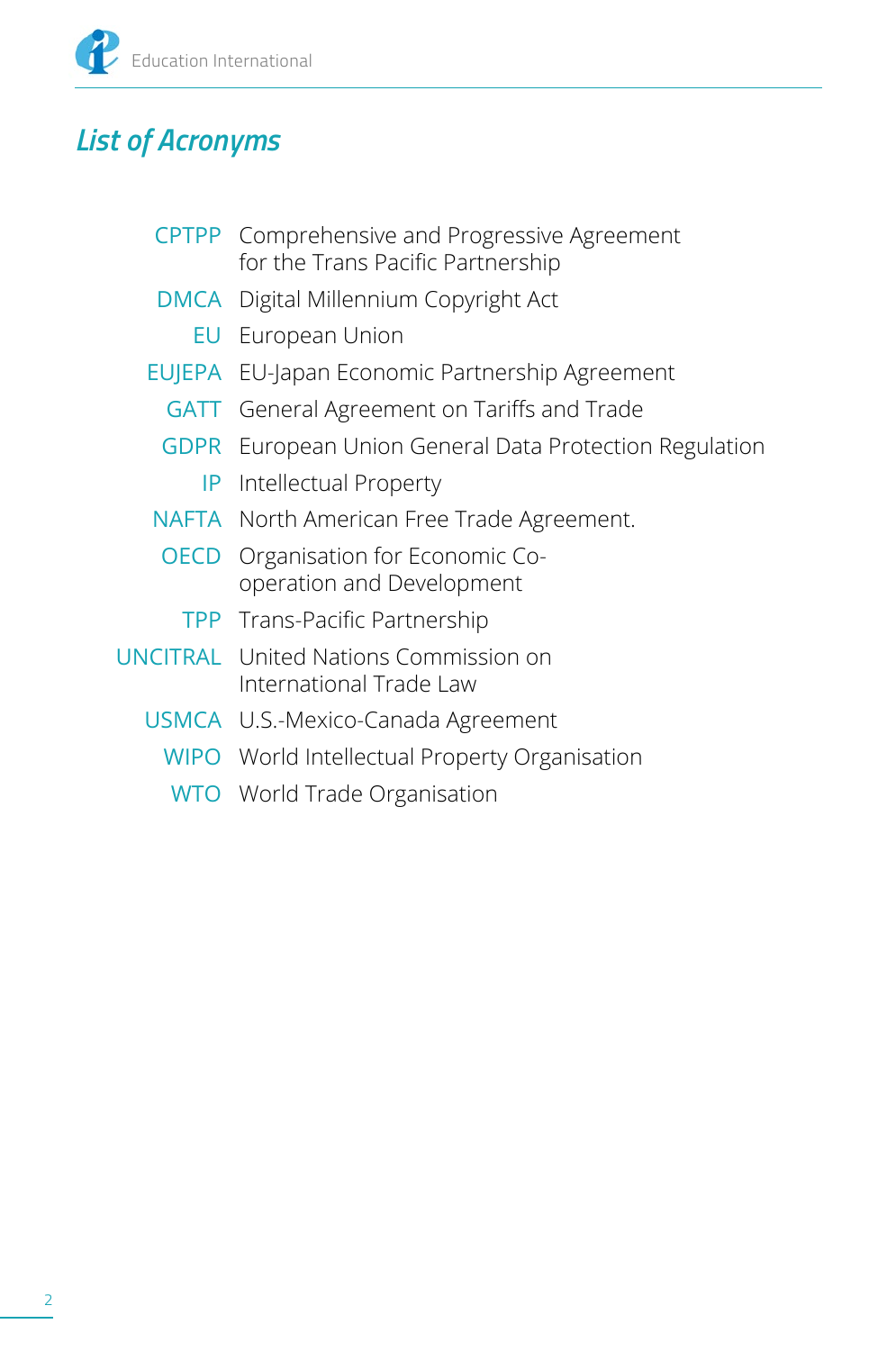## <span id="page-6-0"></span>**Introduction**

E-commerce (i.e. online buying and selling of goods and services) has emerged in recent years as critical part of commercial activity. With mounting online sale of goods and delivery of services, the implications of e-commerce for the education community arise at both the commercial and policy levels. Indeed, e-commerce and online education delivery played an increasingly prominent and important role throughout the COVID-19 pandemic, including for the increasing commercialistion in and of education.

From a commercial perspective, the merger of e-commerce and education opens the door to new, for-profit online educational service providers that may have a disruptive impact on a sector that has traditionally operated primarily on a non-commercial, public interest basis. From a policy perspective, e-commerce is now firmly part of the international trade world, with negotiations in multi-lateral and bilateral trade agreements designed to facilitate increased cross-border ecommerce activity. The resulting legally binding provisions – some of which have been finalised in regional and bi-lateral agreements and which are the subject of debate within the World Trade Organisation (WTO) – could have significant implications for education and research in the years ahead. These include restrictions on copyright limitations and exceptions to use copyright protected materials for teaching and research that are regularly relied upon by educational institutions, limitations on privacy safeguards for online learning, and mandated cross-border opening of online educational services.

The prevalence of e-commerce within education and research means that stakeholders can ill-afford to ignore the policy issues associated with this increasingly important part of modern-day commercial activities. Indeed, as policy makers and trade negotiators rush to facilitate cross-border e-commerce activities, the educational community must be at the table to ensure that the interests of educational institutions, teachers, and students are fully reflected in the resulting agreements and policy documents.

This policy brief seeks to unpack recent developments in the crosscutting area of e-commerce, education and copyright with an emphasis on work at the WTO as part of its e-commerce work program. These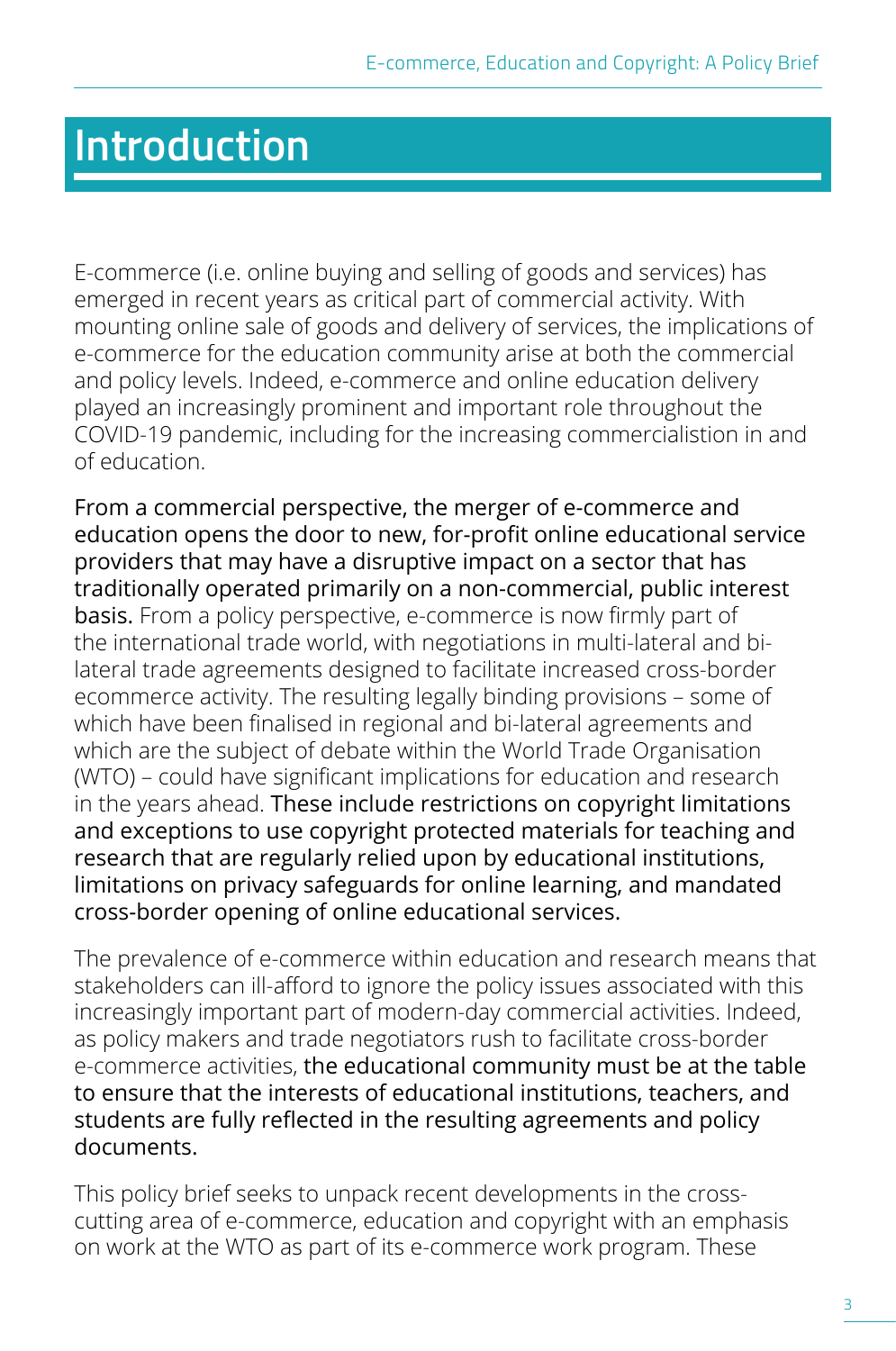include rules on copyright, intermediary liability, open data, data transfers, data localisation, non-discriminatory treatment of digital products, and e-transaction certainty. The rules are designed to support the free flow of services and may limit domestic abilities to establish restrictions or other localised policies in relation to commercial activities in education and research. Some of the issues could have a direct impact on educational policies by reshaping foundational law and policies in the interest of commercial rather than public interests. Having reviewed e-commerce specific provisions at the WTO, the brief then examines the role that regional and bilateral trade negotiations have played on the field. This includes prominent regional and plurilateral trade agreements such as the Comprehensive and Progressive Agreement for the Trans Pacific Partnership (CPTPP) and the U.S.-Mexico-Canada Agreement (USMCA), and European Union trade deals.

The brief then explores the link between education, e-commerce, and intellectual property within trade negotiations. As intellectual property particularly copyright - has assumed increasing prominence in bi-lateral and multi-lateral agreements, there has been a steady effort to adopt stricter copyright rules that may have an adverse effect on education and research. These provisions include copyright term extension, anticircumvention rules<sup>1</sup>, and restrictions on limitations and exceptions. Some of these provisions are incorporated within e-commerce provisions or are justified on the basis of furthering the digital economy while neglecting the impact they may have on public goods, including education. The cumulative effect is that the educational and research sectors face higher costs and more restrictive rules in the use of materials for teaching, learning and research. As a result, teachers, researchers and education support personnel have less flexibility in the classroom.

Sometimes copyright owners use technological prevention measures (TPM) to prevent internet users from using their materials (e.g. a digital lock that prevents that a picture can be downloaded). Many copyright laws include a provision that it should be legal to circumvent the digital lock in cases where the copyright legislation states that it is lawful for a teacher to for instance use an online image for teaching. Anti-circumvention rules do the opposite. They state that teachers cannot circumvent the lock even though they have the right by law to use a certain work.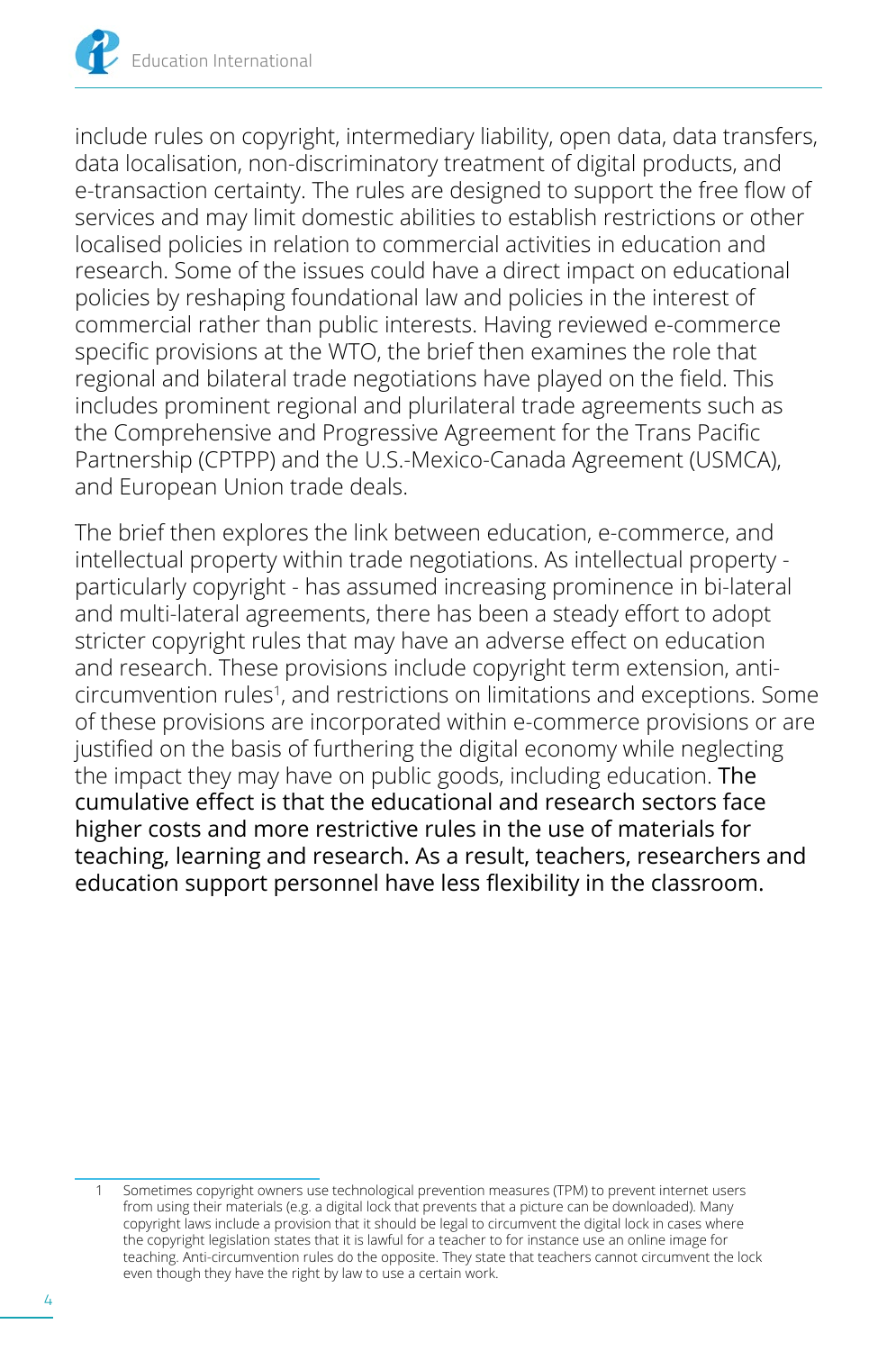## <span id="page-8-0"></span>**What is E-commerce?**

Global growth of e-commerce is rapidly transforming commercial activity around the world. Ecommerce statistics state that growing numbers of global internet users have bought products or goods online via desktop, mobile, tablet or other online devices. These numbers increased in light of the COVID-19 pandemic, which forced hundreds of millions of people into self-isolation and increased their reliance on e-commerce delivery systems.

Messaging apps like WhatsApp, Snapchat, Viber and WeChat are beginning to offer more integrated functionalities including e-commerce. Hence, e-commerce companies can consider content distribution via messaging apps for more personalised marketing. Voice is beginning to replace typing in online queries. When it comes to social media platforms, 26% of people that click ads on Facebook make purchases.2 Google has enabled billions of tracked store visits.

The implications for education within the e-commerce field are only beginning to emerge. E-commerce has facilitated a growing forprofit education sector at both the K-12 and postsecondary level. This includes online learning, publishing, research, instruction and service delivery. These services offer new opportunities but also raise potential concerns for fundamental rights such as the right to privacy and the right to education. For example, personal information and data collection from students, restricted access to materials and research, and homogenisation of educational materials that may result in lost local content. These rules also raise potential employment issues since e-commerce may entice some governments to shift away from local education delivery to lower cost online alternatives. When combined with e-commerce trade provisions, potential barriers to offering distance or online education may be prohibited by emerging national and international trade obligations.

2 Kleiner Perkins, Internet Trends 2018 (May 2018); online at <[https://www.kleinerperkins.com/](https://www.kleinerperkins.com/perspectives/internet-trends-report-2018/) [perspectives/internet-trends-report-2018/>](https://www.kleinerperkins.com/perspectives/internet-trends-report-2018/)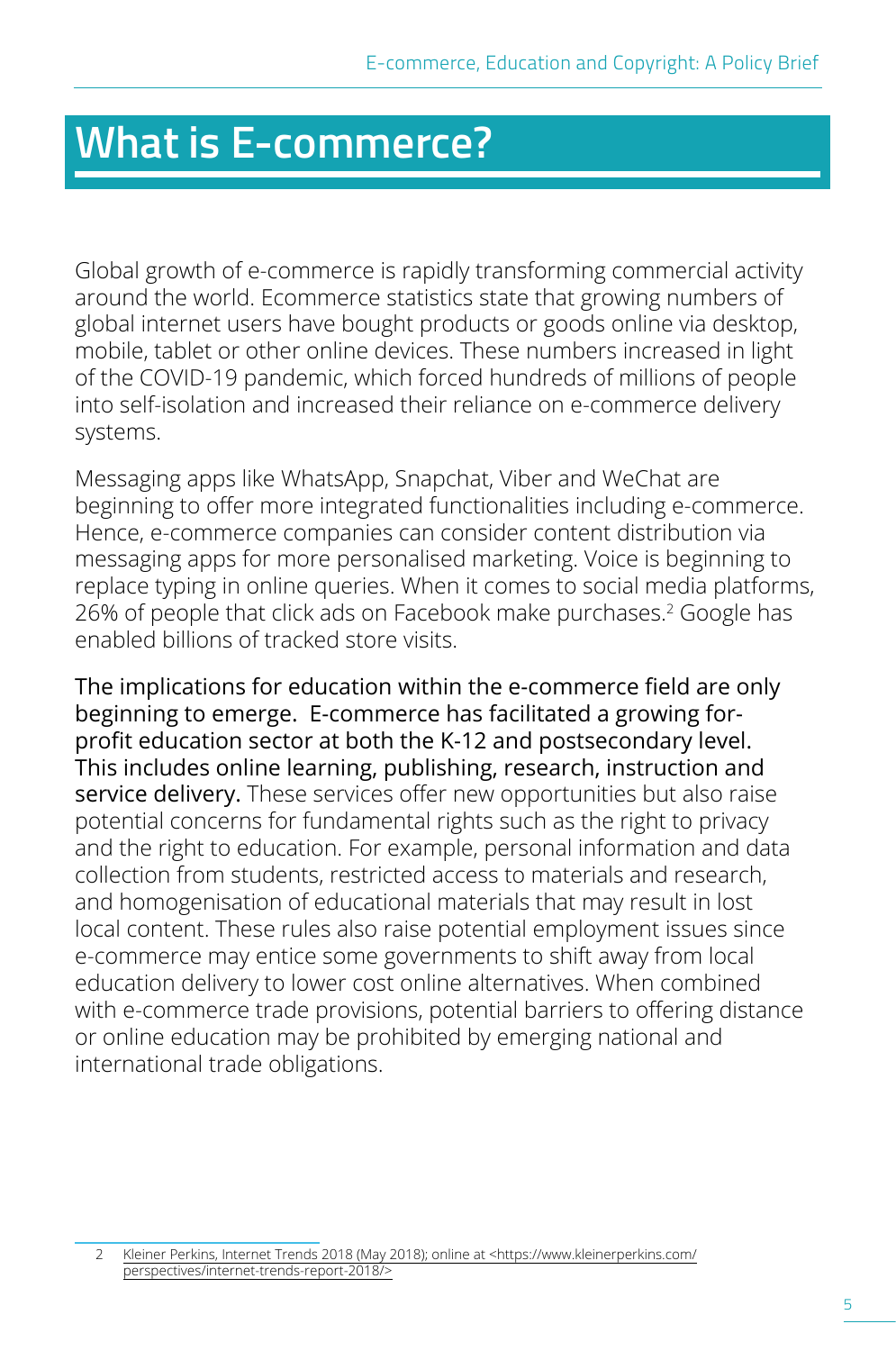<span id="page-9-0"></span>

## **E-commerce at the WTO**

E-commerce at the WTO is not a new issue. The WTO first officially recognised the growth of global e-commerce and its creation of new opportunities for trade in the Declaration on Global Electronic Commerce adopted at the Second Ministerial Conference held in Geneva in May 1998.3 This declaration called for a work programme on e-commerce, which was established four months later and covered issues related to trade arising from global e-commerce.<sup>4</sup> It also affirmed, "Without prejudice to the outcome of the work programme or the rights and obligations of Members under the WTO Agreements, we also declare that Members will continue their current practice of not imposing customs duties on electronic transmissions."5 This moratorium does not include electronic distribution, meaning the offering and selling of tangible goods on the Internet, which is subject to tariffs and other *General Agreement on Tariffs and Trade* (GATT) obligations in force.6

Expansion of the WTO program was facilitated by the Conference on the Use of Data in the Digital Economy, held from 2 to 3 of October 2017 at the WTO headquarters. It outlined how data has very different properties than physical goods.7 The Comprehensive and Progressive Agreement for the Trans Pacific Partnership (CPTPP) was identified as a model of recent trade agreement that attempted to address data restrictions; however, trade regulation of data flows was found to remain outstanding, especially with actual varying national privacy approaches. The European Union General Data Protection Regulation (GDPR) was taken into account, yet it was advised that privacy policies differentiate between data machinegenerated for industrial proposes (e.g., sensor data) and personally identifiable data generated by or for humans (this also encompasses machine-generated data for the Internet of Things).<sup>8</sup> The use of big data

<sup>3</sup> WTO, Declaration on Global Electronic Commerce (adopted on 20 May 1998), WTO Doc WT/MIN(98)/ DEC/2, online : World Trade Organisation <[https://www.wto.org/english/tratop\\_e/ecom\\_e/ecom\\_e.htm>](https://www.wto.org/english/tratop_e/ecom_e/ecom_e.htm).

<sup>4</sup> The issues include the protection of privacy and public morals, the prevention of fraud, the access to and use of public telecommunications transport network and services, the rules of origin, the protection and enforcement of copyright and trademarks, and the need to increase developing countries and their SMEs' participation in ecommerce; "MC11 in Brief: Electronic Commerce" (last accessed 20 July 2019), online: World Trade Organisation [<https://www.wto.org/english/thewto\\_e/](https://www.wto.org/english/thewto_e/minist_e/mc11_e/briefing_notes_e/bfecom_e.htm) [minist\\_e/mc11\\_e/briefing\\_notes\\_e/bfecom\\_e.htm](https://www.wto.org/english/thewto_e/minist_e/mc11_e/briefing_notes_e/bfecom_e.htm)>.

<sup>5</sup> *Supra* note 2.

<sup>6</sup> WTO, Council for Trade in Services , The Work Programme on Electronic Commerce: Note by the Secretariat (16 November 1998), restricted WTO Doc S/C/W68 at para 30, online World Trade Organization [<https://www.wto.org/english/tratop\\_e/ecom\\_e/ecom\\_e.htm](https://www.wto.org/english/tratop_e/ecom_e/ecom_e.htm)>.

<sup>7</sup> WTO, "Use of Data in Digital Economy Conference" (3 October 2017), online (pdf): WTO <[https://www.](https://www.wto.org/english/res_e/reser_e/datadigitalc17notes_e.pdf) [wto.org/english/res\\_e/reser\\_e/datadigitalc17notes\\_e.pdf>](https://www.wto.org/english/res_e/reser_e/datadigitalc17notes_e.pdf).

<sup>8</sup> Ibid.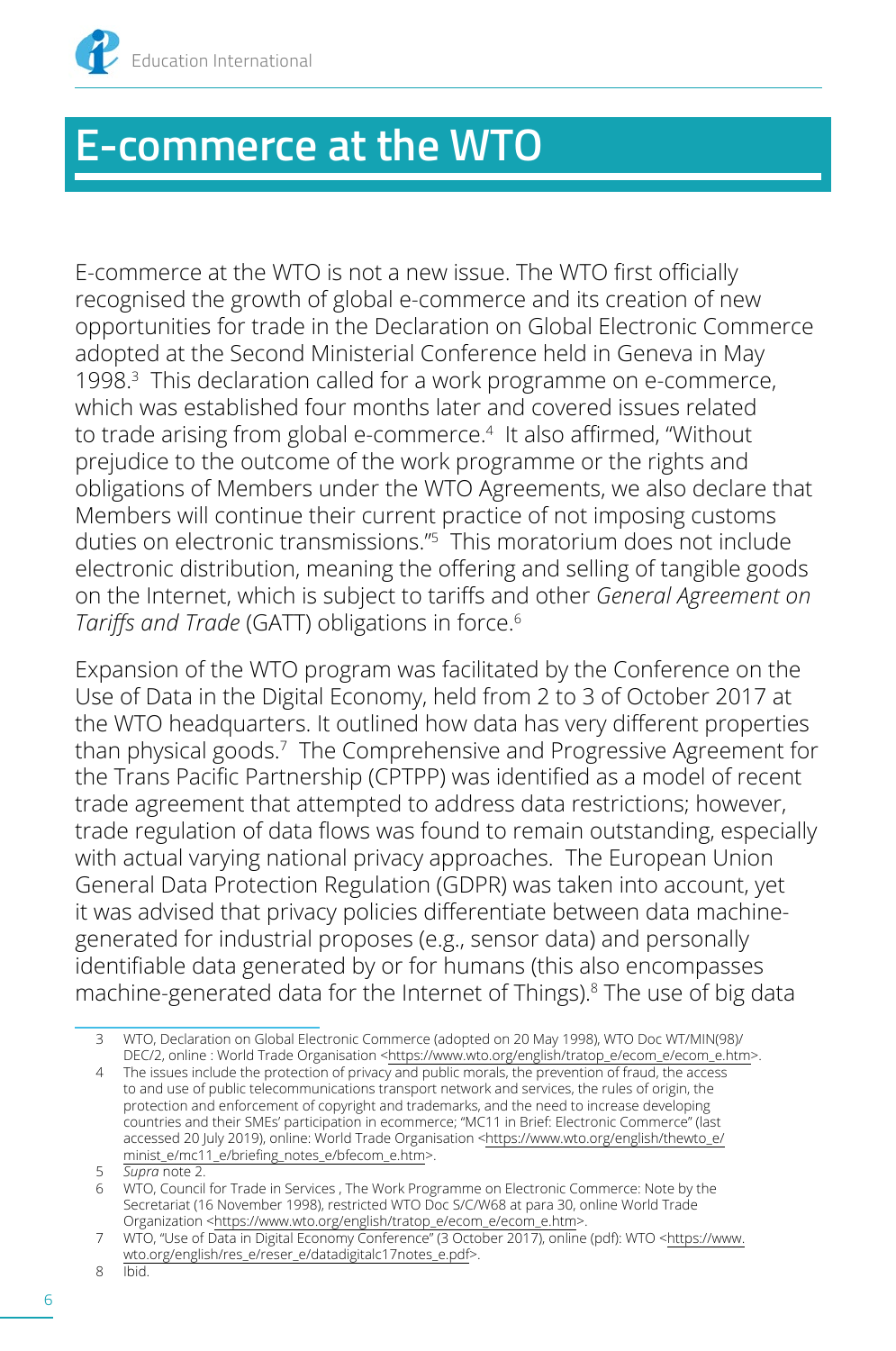and artificial intelligence has significant implications for education and research. While these communities are at the forefront of research in the field, their use within education – to identify student trends or track research developments – requires close monitoring.

The Chairman of the WTO General Council reported in December 2018 that he welcomed continued discussion on the moratorium on the WTO Members' custom duties for electronic transmissions.<sup>9</sup> The Chairman had convened an informal open-ended meeting on 27 November 2017 to initiate India and South Africa's call to have a fresh examination of the moratorium's impacts on revenue. The two countries advanced that its continuation, if any, should be based on concrete facts and statistics. Several delegations saw merit in further studying the scope of the moratorium and factoring in the developmental dimension.10

However, other delegations found that the moratorium as a whole sufficiently encourages ecommerce and provides predictability, and that further study of its scope should focus on content to bring any additional insight. These delegations also noted the difficulty and burden to attach a specific amount and value to electronic transmissions.<sup>11</sup> Members are still free to impose internal taxes and charges.<sup>12</sup>

As the discussions continue, dozens of countries have submitted policy positions on the WTO e-commerce work programme, touching on a wide range of issues that have significant implications for education and research. As of January 2021, there are 86 WTO members participating in these discussions, accounting for over 90 per cent of global trade.

In December 2021, the Governments of Australia, Japan and Singapore provided the following update on the WTO work:

*We welcome the substantial progress made to date in the negotiations. We have achieved good convergence in negotiating groups on eight articles – online consumer protection; electronic signatures and authentication; unsolicited commercial electronic messages; open government data; electronic contracts; transparency ; paperless trading; and open internet access. The outcomes already achieved in these areas will deliver important benefits including boosting consumer confidence and supporting businesses trading online.* 

<sup>9</sup> WTO, Committee on Trade and Development, Development Implications of Electronic Commerce: Note by Secretariat (23 November 1998), WTO Doc WT/COMTD/W/51 at para 1, online: WTO <[docsonline.](docsonline.wto.org) [wto.org](docsonline.wto.org)>.

<sup>10</sup> Ibid at para 1.6.

<sup>11</sup> Ibid at paras 1.6–1.7.

<sup>12</sup> Ibid.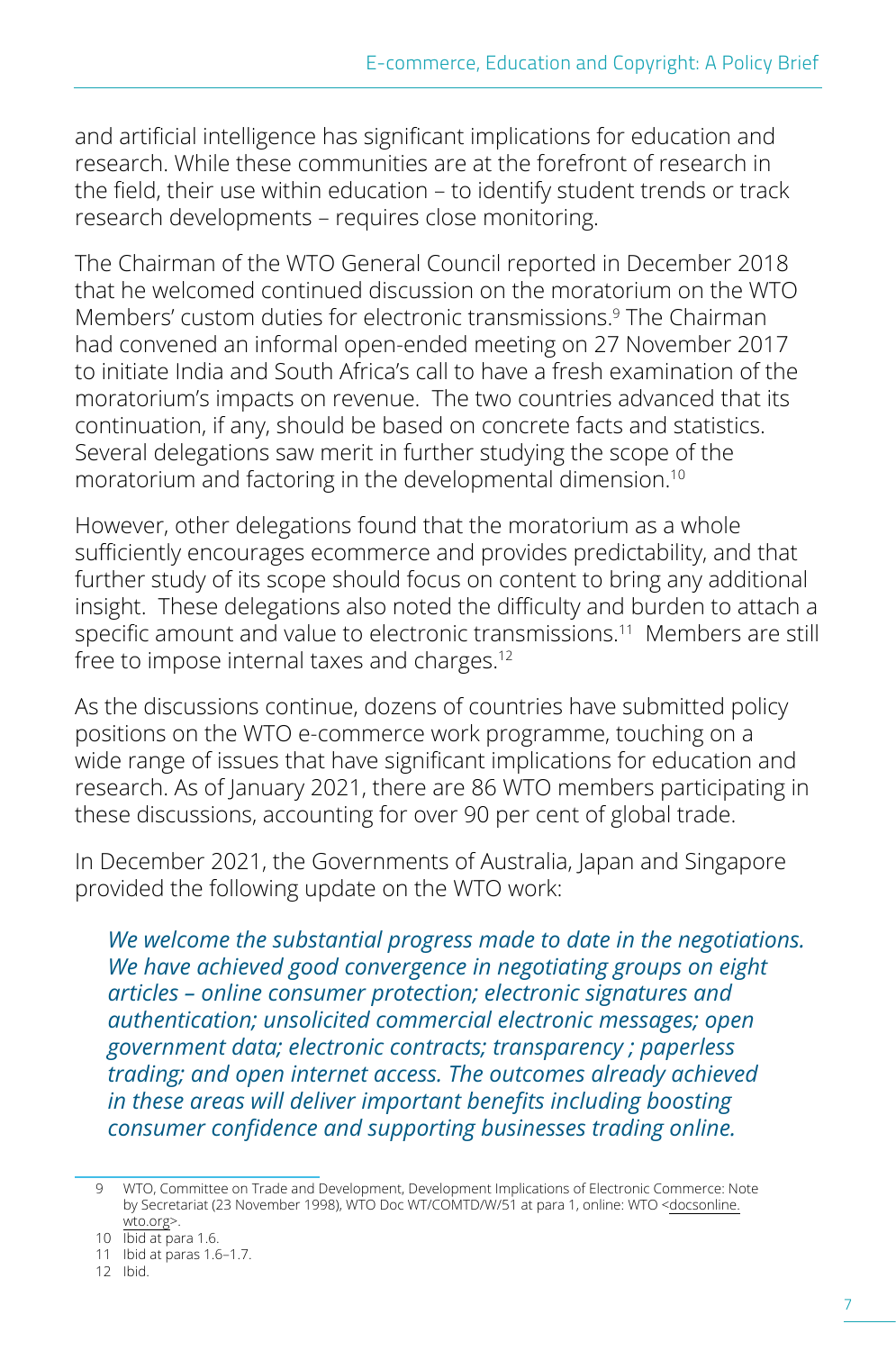*In addition, we have seen the consolidation of text proposals in other areas, including on customs duties on electronic transmissions, cross-border data flows, data localisation, source code, electronic transactions frameworks, cybersecurity, and electronic invoicing, as well as advanced discussions on market access. We will intensify negotiations in these areas from early 2022. We note that provisions that enable and promote the flow of data are key to high standard and commercially meaningful outcome.13*

There are four different WTO bodies and the General Council supporting the initiative:

#### GATS Council

in charge of modes of supply, domestic regulation and standards, increasing participation of developing countries, Most Favoured Nation and National Treatment principles, privacy, telecommunications, competition, and distribution services and customs duties classification

#### Council for Trade in Goods

addresses market access for goods, import licensing, regulations and standards for goods traded, custom duties, classification and rules of origins

#### TRIPS Council

examines issues related to intellectual property rights, access to technology and innovation, protection and enforcement of copyrights and trademarks

#### Trade and Development Committee

looks at the impacts of e-commerce on the economy of developing countries, and the challenges of enhancing participation of developing countries in international trade (especially transfer of technology and access to infrastructure, the use of information technology and the impact of ecommerce on traditional distribution methods)

#### General Council

continuously reviews the WTO E-Commerce Work Programme and to consider all trade-related issues of a cross-cutting nature, including customs duties (as well as moratoriums), and classification of digital products

A full analysis of the key policy positions at the WTO and their implications for education and research is discussed below.

<sup>13</sup> WTO, Joint Statement Initiative on E-Commerce: Statement by Ministers of Australia, Japan and Singapore (December 2021): World Trade Organisation [<https://www.wto.org/english/news\\_e/](https://www.wto.org/english/news_e/news21_e/ji_ecom_minister_statement_e.pdf) [news21\\_e/ji\\_ecom\\_minister\\_statement\\_e.pdf](https://www.wto.org/english/news_e/news21_e/ji_ecom_minister_statement_e.pdf)>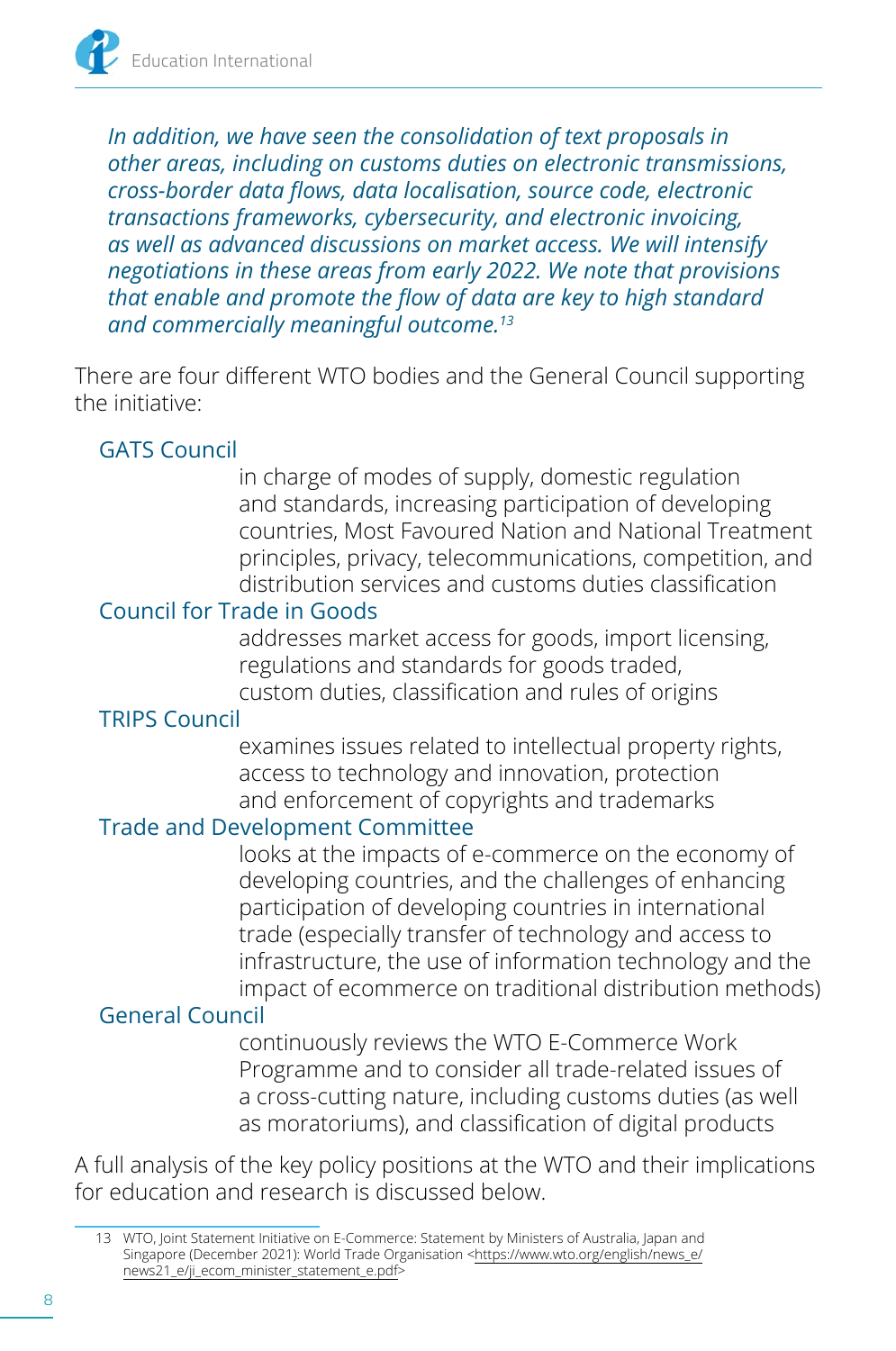#### <span id="page-12-0"></span>**Key WTO E-commerce Issues for Education and Research**

The e-commerce work at the WTO remains a work-in-progress with shifting positions among many countries. This section of the guide identifies key e-commerce issues that are relevant to education and positions of countries involved in the negotiations, adapted from the official country positions submitted to the WTO.

#### *Copyright Remuneration*

Copyright remuneration is the payment that copyright owners receive when their work is being used. Several countries, including Brazil and the Ukraine, envision using the WTO process on ecommerce to establish new global rules on copyright that could have significant implications for education and research. For example, Brazil has seized on the issue related to remuneration of artists and creators:

*The remuneration of artists and performers is a market-place issue that rests upon the bargaining power of the different actors involved with the copyright ecosystem. The WTO could contribute to the reduction of the asymmetries of information between the relevant actors of this ecosystem by increasing the level of transparency regarding the remuneration of copyright and related rights in the digital environment. A second contribution of the WTO to improve the business environment in the electronic copyright trade is reaffirming the territoriality of copyright in the digital environment as a principle of the international trading system. Finally, the principle that exceptions and limitations available in physical formats should also be made available in the digital environment should be discussed as well. Those elements have been previously addressed by Argentina and Brazil in document JOB/GC/113/Rev.1.* 

The Brazilian delegation has also referenced the "value gap", a consistent lobbying issue for major copyright industries who argue that they are inadequately reimbursed for the use of copyright works online. If the issue is pursued at the WTO, the new rules could have enormous implications for education and research. For example, remuneration issues have been used in some fora to call for restrictions on limitations and exceptions that are essential for a balanced copyright approach that respects the needs of teachers, students, and educational institutions.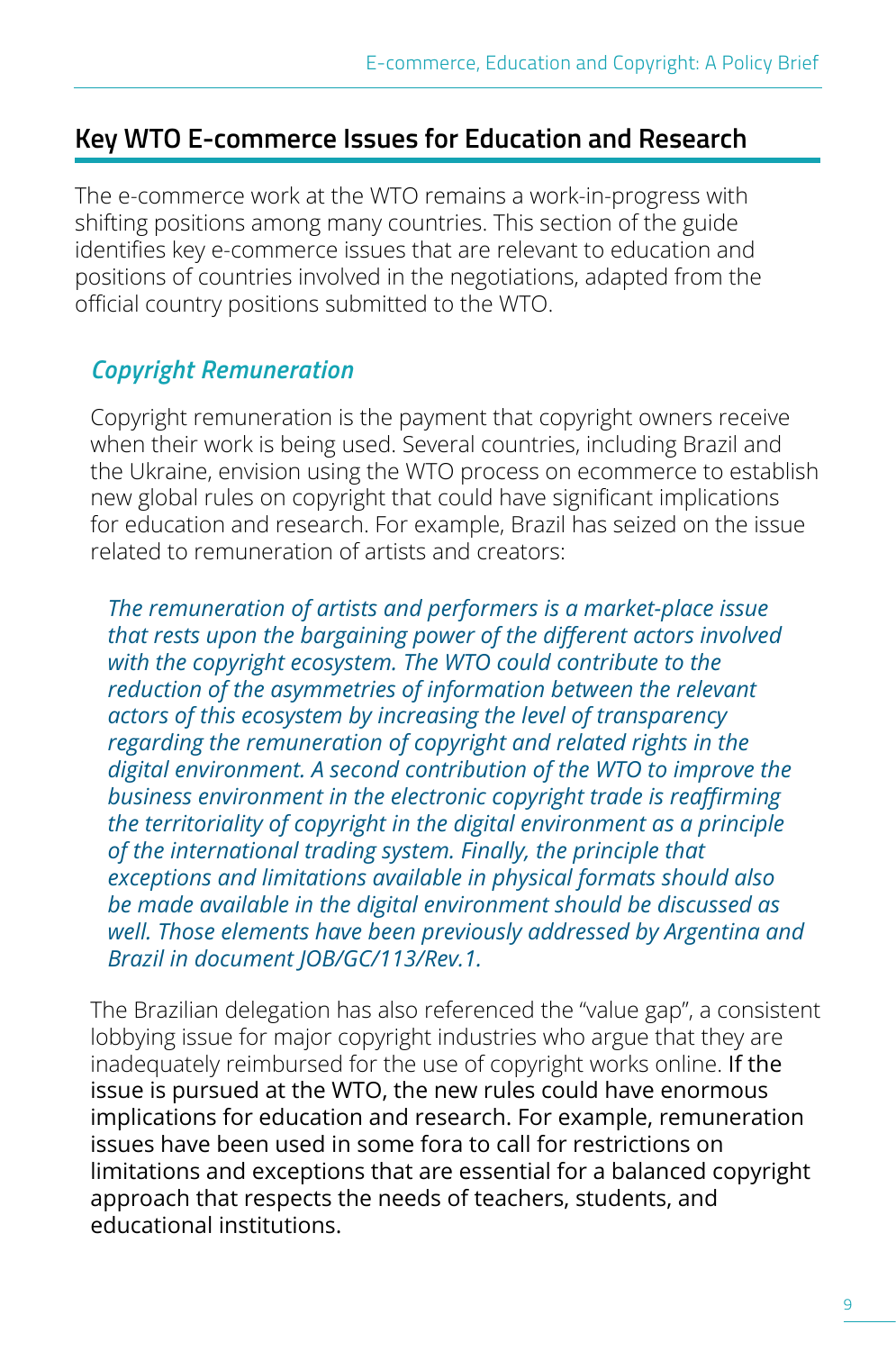#### <span id="page-13-0"></span>*Intermediary Liability*

Intermediary liability is used to hold websites and online platforms accountable when their users upload or create content that is unlawful (e.g. copyright infringements) or harmful. The U.S. is one of several countries that has called for the establishment of global safe harbour rules that would limit or eliminate liability for content posted on websites. It argues:

*Governments holding Internet intermediaries liable for content created by third parties can suppress vibrant online forums and stifle innovation in services that depend on user engagement. Trade rules can guarantee that merely storing, processing, or transmitting content does not make intermediaries legally liable for the content of that data, while still allowing for measures that ensure rigorous enforcement of intellectual property rights and criminal laws.* 

The U.S. approach is opposed by some countries such as Brazil, which supports exploration of increased liability for platforms. Regardless of the approach, the inclusion of global safe harbours would have direct implications for the liability of large internet platforms such as Google and Facebook for the content on their services. From an educational perspective, the adoption of such rules would potentially protect educational institutions that establish their own learning or research platforms from criminal liability. However, the same rules also insulate the large Internet platforms from liability, even when used for educational or research purposes.

#### *Anti-Circumvention Rules*

Anti-circumvention rules, sometimes referred to as legal protection for digital locks, has been a significant copyright concern for the education community for many years. The anticircumvention rules, which stem from the 1996 WIPO Copyright Treaties, afford legal protection for digital technologies that may restrict access to copyright works. With these provisions, attempts to circumvent or defeat the technological safeguards will constitute infringement, even if the intended use of the underlying is permitted. In the context of education for instance, the copyright exceptions might allow a teacher to show an online video in class, however, even though it is lawful for the teacher to use this video it is unlawful for the teacher to break the digital lock. The digital lock, therefore, prevents the teacher from making us of his/her right.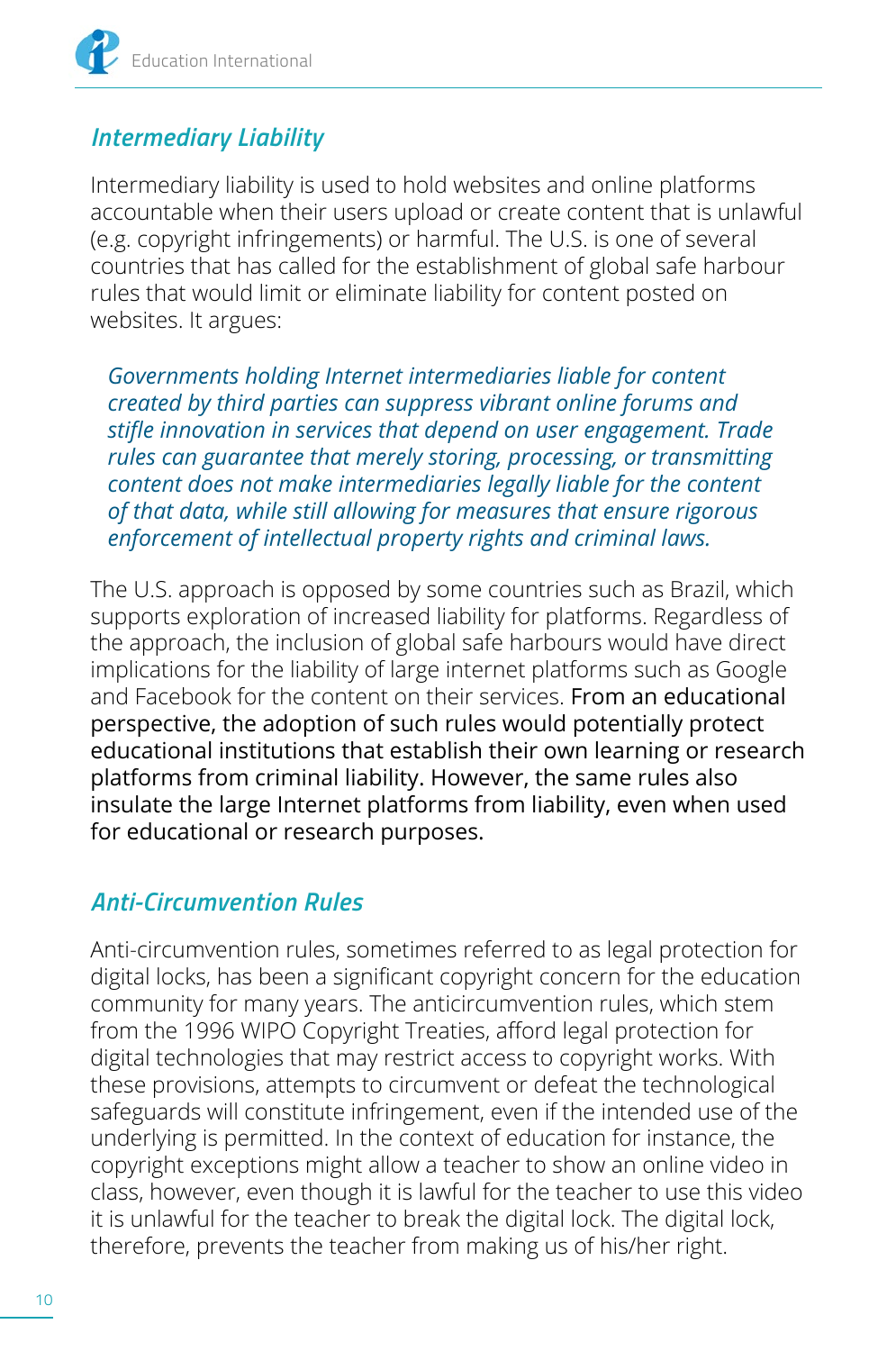<span id="page-14-0"></span>For example, the use of the anti-circumvention rules have limited access to e-books, a major concern for students who may find themselves "locked out" of their educational materials. The Brazilian delegation supports re-assessing the anti-circumvention rules, in light of their impact on education. The delegation states:

*To give a concrete example, in the analog environment students may freely access a book at their local library. If the book is in the public domain, they are entitled to fully copy the book. If the book is under copyright protection, exceptions and limitations may be applied, allowing, for instance, the use of short excerpts. In the case of the digital environment, however, the lack of balance in the implementation of rules on TPMs may create a situation in which studies are obliged to pay for the access to a book from the 19th century, which is already in the public domain. Therefore, exceptions and limitations regarding the educational use of an e-book in a classroom would be hindered if students were not able to access the content of the e-book, even in the case of small excerpts, thereby affecting the dissemination of information and knowledge.* 

The inclusion of anti-circumvention within the WTO e-commerce work represents an important opportunity for the education community. If pursued, improving access to digital works could help remove troubling barriers for students to copyrighted works.

#### *Open Data*

Open data refers to the public availability of government data – including research data – for reuse under open licences such as the Creative Commons licence. Several countries have raised open data as a potential WTO e-commerce objective. For example, the Japan position at the WTO calls for:

*With the aim of contributing to further promotion of e-commerce or digital trade, data gathered by governments, such as statistical information, data on public transport and data on disaster prevention can be open and accessible to the public. By making such data available to both domestic and foreign companies, the governments could enhance opportunities for promoting innovation. In the case that access to such data is only allowed to domestic companies, this would effectively take the form of a national treatment barrier for foreign companies to enter into the concerned market. Therefore,*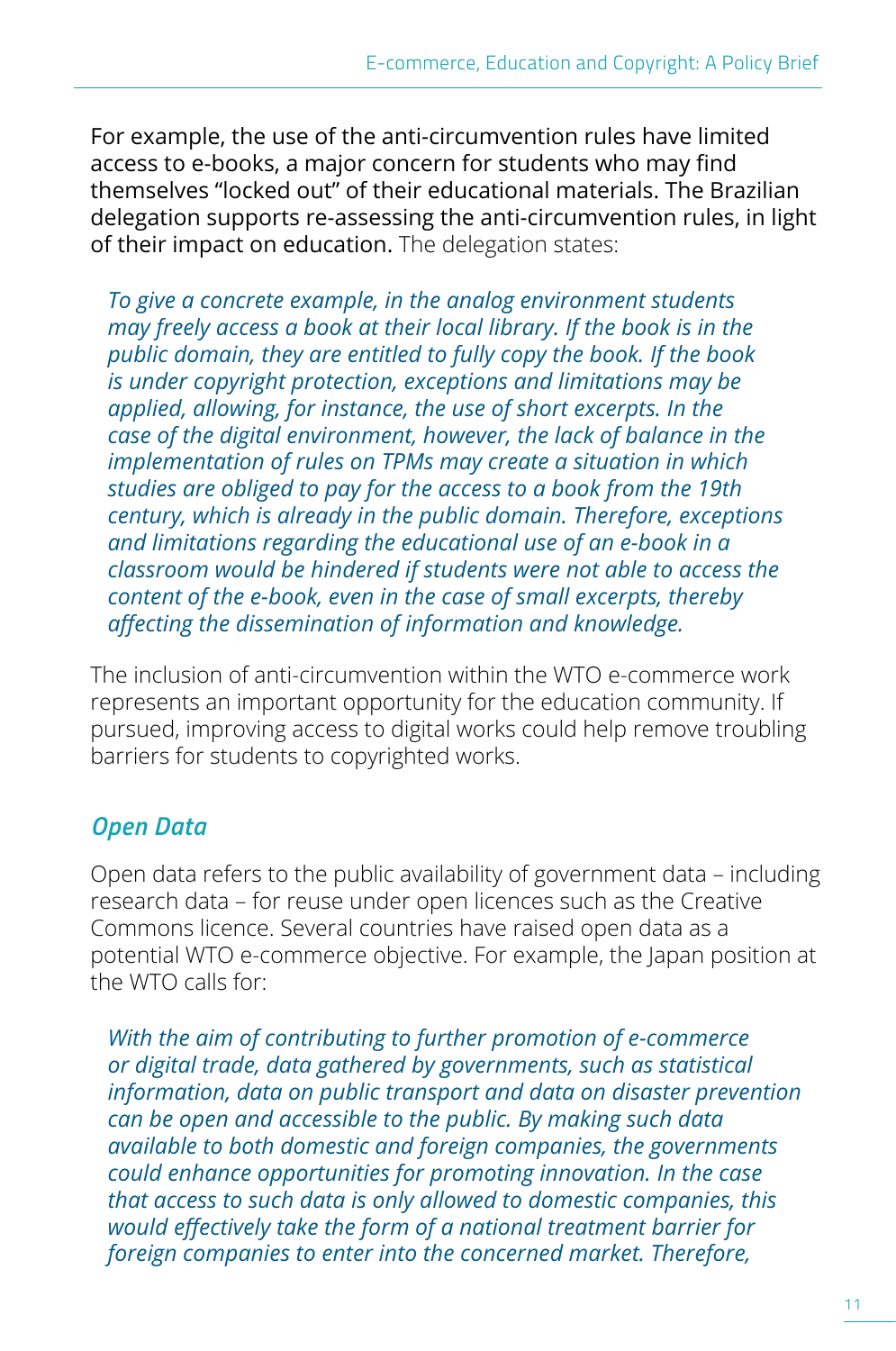#### <span id="page-15-0"></span>*the data which are gathered by governments should be open and widely accessible on a non-discriminatory basis. It would be worth considering reaching such an agreement in the WTO.*

Support for an open data provision within the WTO e-commerce rules can also be found in the U.S. and Ukraine positions. Open data is a critical issue for researchers, who increasingly rely on access to open government data, particularly in light of the COVID-19 pandemic where open data formed the foundation for research in the field.

#### *Customs Duties on electronic transmissions*

Electronic transmissions can "encompass anything from software, emails, and text messages to digital music, movies and video games".14 Customs duties on electronic transmissions represents the first e-commerce issue addressed by the WTO, which established a longstanding moratorium on new duties. A permanent moratorium is supported by many countries including New Zealand, Russia, Japan, Singapore, the U.S., Ukraine, Canada, EU, China, and Brazil. A common position is the proposition that no party shall impose customs duties, fees or other charges on a digital product transmitted electronically. However, it does not prevent a Party from imposing internal taxes, fees or other charges on a digital product transmitted electronically, provided that those taxes, fees or charges are imposed in a manner consistent with the WTO Agreement.<sup>15</sup> If adopted, the absence of customs duties could have implications for cross-border education initiatives such as international online courses and exchanges between researchers and education institutions.

#### *Electronic transactions*

Electronic transactions are a form of payment, fund transfer or cash withdrawal action that is paperless. Many countries, including New Zealand, Japan, Ukraine, EU, Singapore, and Canada support establishing a domestic electronic transactions framework which aims to establish a basic framework for electronic contracting that coheres with international best practice in the form of the relevant well established UNCITRAL or UN documents. The nature of cross-border electronic transactions means that a degree of commonality is desirable to ensure

<sup>14</sup> ICC, *WTO Moratorim on Costums Duties on Electronic Transmissions – A primer for business*, (online, pdf): International Chamber of commerce < [https://iccwbo.org/content/uploads/sites/3/2019/11/2019-icc](https://iccwbo.org/content/uploads/sites/3/2019/11/2019-icc-wto-moratorium-custom-duties.pdf)[wto-moratorium-custom-duties.pdf](https://iccwbo.org/content/uploads/sites/3/2019/11/2019-icc-wto-moratorium-custom-duties.pdf)>.

<sup>15</sup> (INF/ECOM/34)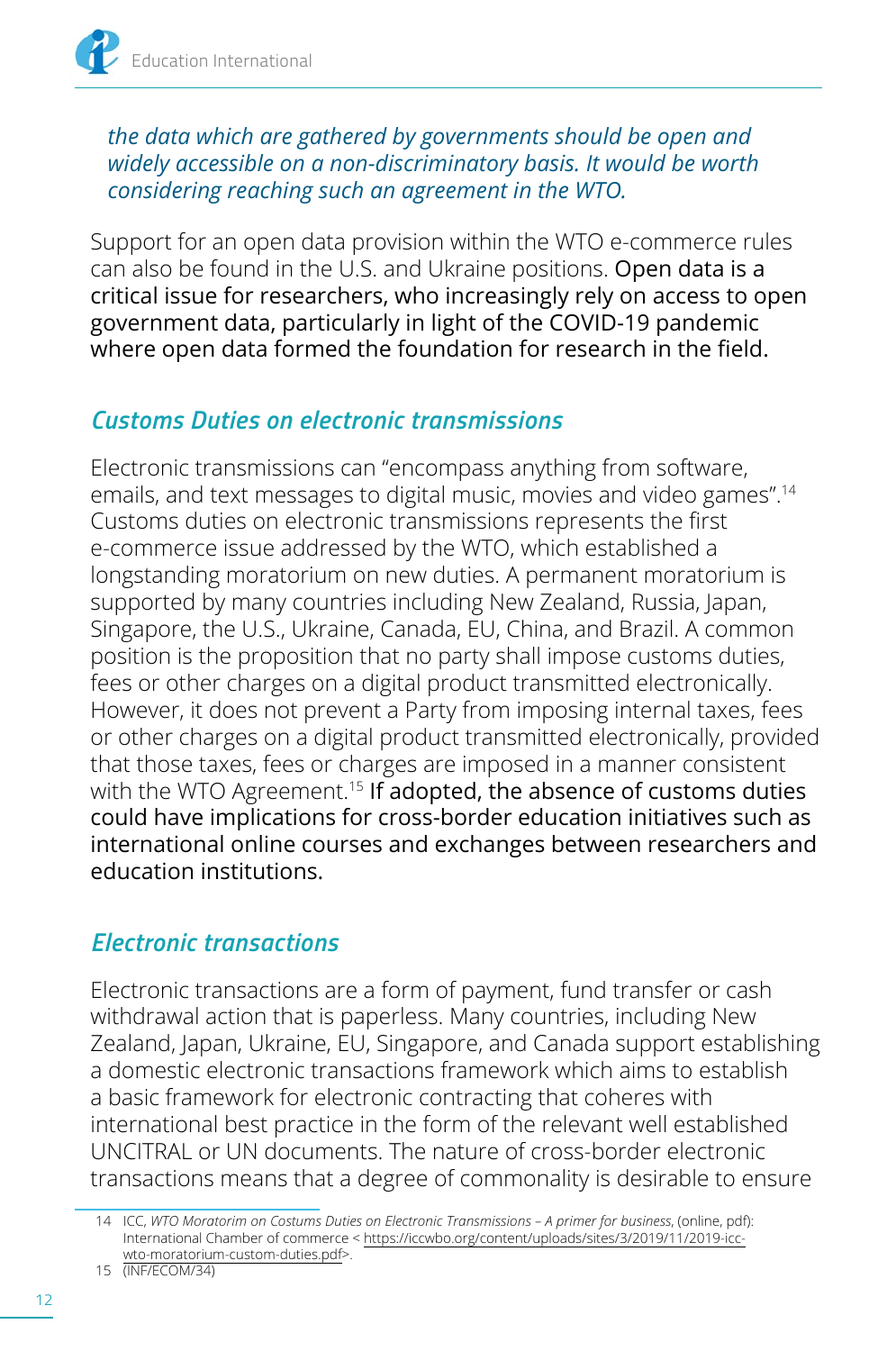<span id="page-16-0"></span>there are no major differences in regulatory approach that might impede electronic commerce across and between different jurisdictions. Common standards for electronic transactions would have implications for all e-commerce activities, providing certainty for institutions on the validity and enforceability of online transactions.

#### *Data Localisation*

Data localisation rules, which require data to be stored locally, have emerged as an increasingly popular legal method for providing some assurances about the privacy protection for personal information. The issue first came to the fore in Canada in 2004, when a provincial government proposed outsourcing the management services associated with its Medical Services Plan.<sup>16</sup> The proposal was challenged by the affected union, which argued that the data generated under the plan, which included sensitive health information, could be put at risk due to provisions found in the *USA Patriot Act*. Sceptics dismissed the union's opposition as a transparent attempt to protect local labour, but the concerns resonated with a wide range of communities, including privacy advocates, civil liberties groups, and health care activists. The Province of British Columbia government responded by enacting legislation designed to temper public concerns by requiring that certain public data be hosted within the province. Soon after, the Province of Nova Scotia government enacted similar legislation.

Data localisation requirements are not unique to Canada, with similar statutes popping up around the world. Today there are localisation requirements in European countries such as Germany, Russia, and Greece; Asian countries such as Taiwan, Vietnam, and Malaysia; Latin American countries such as Brazil, and in Australian data localisation requirements for health records.17 The issue is one of several privacyrelated issues raised within the WTO e-commerce work.

Data localisation concerns have already arisen within the education community, particularly where cloud-based global providers offer low-cost online educational services. These services may offer advantages, but the privacy risks associated with storing student data in countries without adequate privacy safeguards may raise concerns from students, parents, and educators.

<sup>16</sup> Michael Geist and Milana Homsi, *Outsourcing Our Privacy?: Privacy and Security in a Borderless Commercial World*, 54 UNB Law Journal 272 – 307 (2005)

<sup>17</sup> For a comprehensive review of data localisation measures, see, Albright Stonebridge Group, *Data Localization: A Challenge to Global Commerce and the Free Flow of Information* (September 2015); online at [https://www.albrightstonebridge.com/news/data-localization-challenge-global-commerce-and-free](https://www.albrightstonebridge.com/news/data-localization-challenge-global-commerce-and-free-flow-information)[flow-information](https://www.albrightstonebridge.com/news/data-localization-challenge-global-commerce-and-free-flow-information)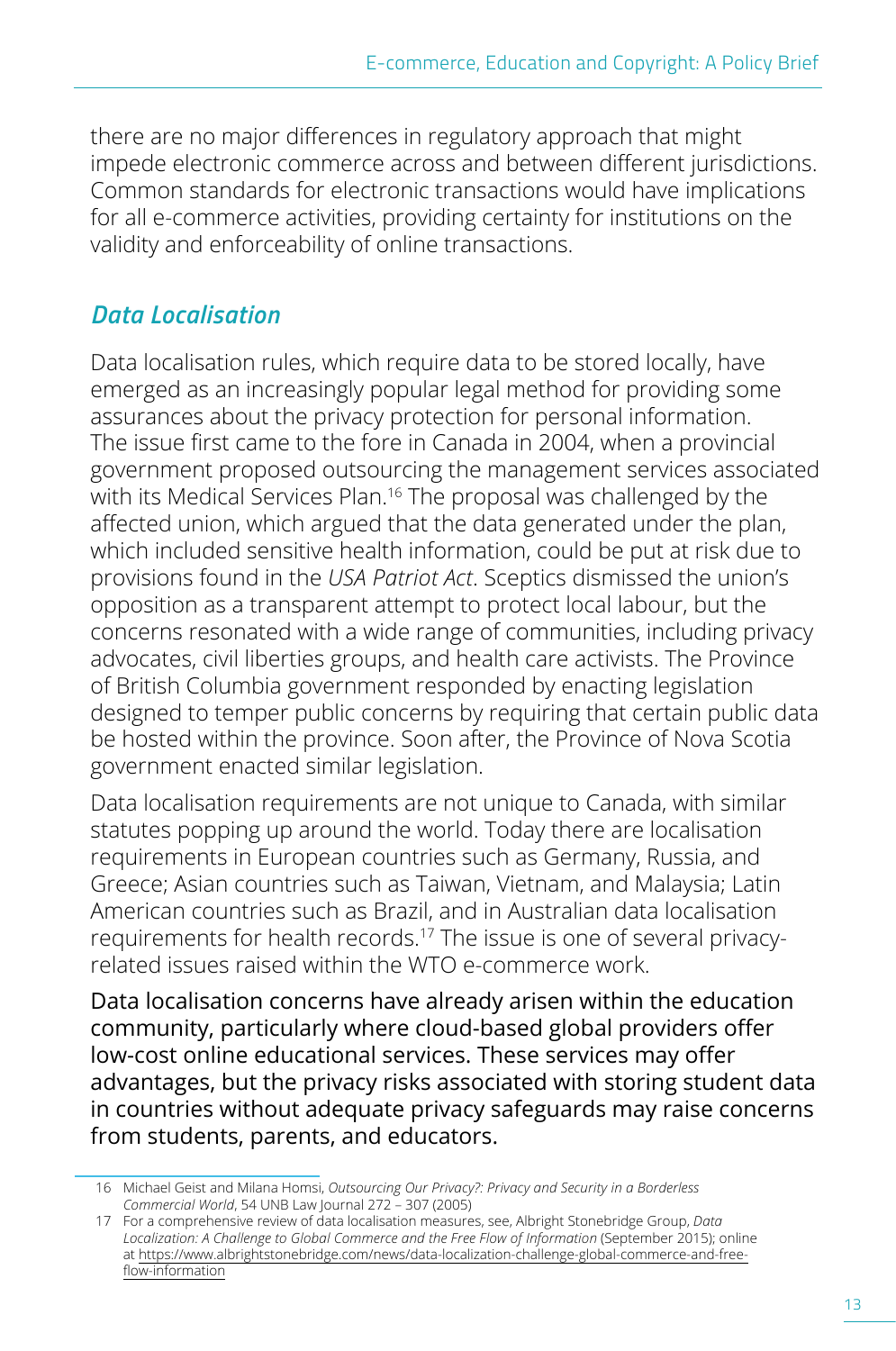<span id="page-17-0"></span>The data localisation provisions may therefore limit the ability to require that student data be subject to a localisation requirement.

#### *Data Transfer Restrictions*

The legal situation with respect to data transfer restrictions mirror those for data localisation. Insofar as restrictions on data transfers can be used by governments as a restrictive measure that run counter to an open Internet, limitations on their use is a welcome development. However, those restrictions may also be used as a safeguard for privacy and security.

Data transfer restrictions are a key element of the EU approach to privacy, which restricts data transfers to those countries with laws that do not meet the "adequacy" standard for protection. That approach is becoming increasingly popular, particularly in light of concerns regarding governmental surveillance practices. Some countries, such as the U.S., promoted data transfer limitations that required countries to "allow the cross-border transfer of information by electronic means, including personal information." Data transfer restrictions could therefore have implications for educational services that require cross-border transfers of student or teacher data.

#### **E-commerce within Regional Trade Agreements**

Regional trade agreements increasingly feature e-commerce or digital trade chapters. These provisions could have significant implications for education and research. For example, they frequently include copyright provisions that may limit limitations and exceptions that are essential for education. Some agreements touch on platform liability, which could impact the delivery of online education programs, particularly in light of the COVID-19 pandemic that shuttered many schools and forced educational institutions to adopt online teaching technologies.

#### *Comprehensive and Progressive Agreement for the Transpacific Partnership (CPTPP)*

The e-commerce provisions are largely replicated across agreements and have emerged as a template for new agreements. For example, the CPTPP is based on liberalised premises in favour of an open digital economy. Chapter 14 of the agreement is dedicated to electronic commerce. The chapter protects the free flow of information across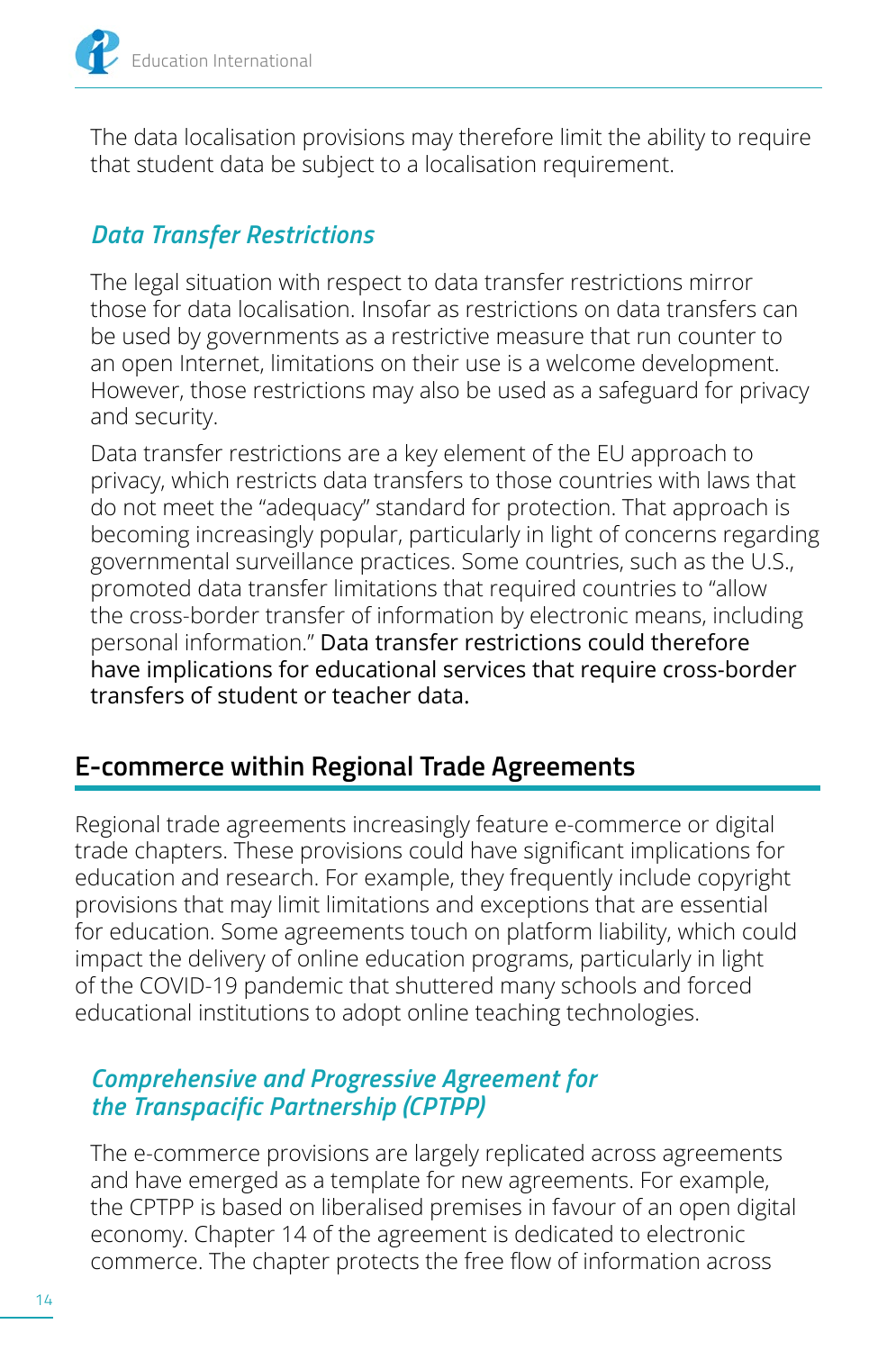borders; prohibits unauthorised disclosure of personal information, online fraudulent and deceptive commercial practices, and unsolicited commercial electronic messages or spam; prevents governments of its member countries from requiring the use of local services for data storage and demanding access to an enterprise's software source code; and ensures that its member countries do not discriminate against or impose custom duties or any other charge on online digital products.<sup>18</sup>

The agreement maintains that the Internet be kept free and open, to enable the creation and growth of new Internet services. Crossborder data flow is facilitated with the removal of data localisation requirements, and electronically transmitted products are free from import duties. Article 14.13 of CPTPP states that governments cannot require the use or location of computing facilities inside the country in order to be entitled to provide services in their country. Furthermore, market access cannot be made contingent on forced transfers of technology.

The CPTPP also has significant implications for privacy. Rather than setting the CPTPP privacy bar at having a national privacy law based on the OECD principles, the agreement weakened the shift toward a minimum standard of privacy protection. Article 14.8 looked promising with respect to privacy protection:

*each Party shall adopt or maintain a legal framework that provides*  for the protection of the personal information of the users of *electronic commerce. In the development of its legal framework for the protection of personal information, each Party should take into account principles and guidelines of relevant international bodies* 

However, the provision is subject to a footnote that effectively eviscerates the requirement for a privacy legal framework:

*For greater certainty, a Party may comply with the obligation in this paragraph by adopting or maintaining measures such as a comprehensive privacy, personal information or personal data protection laws, sector-specific laws covering privacy, or laws that provide for the enforcement of voluntary undertakings by enterprises relating to privacy.*

The footnote effectively means that the CPTPP's privacy requirements can be met without the need for any privacy law at all.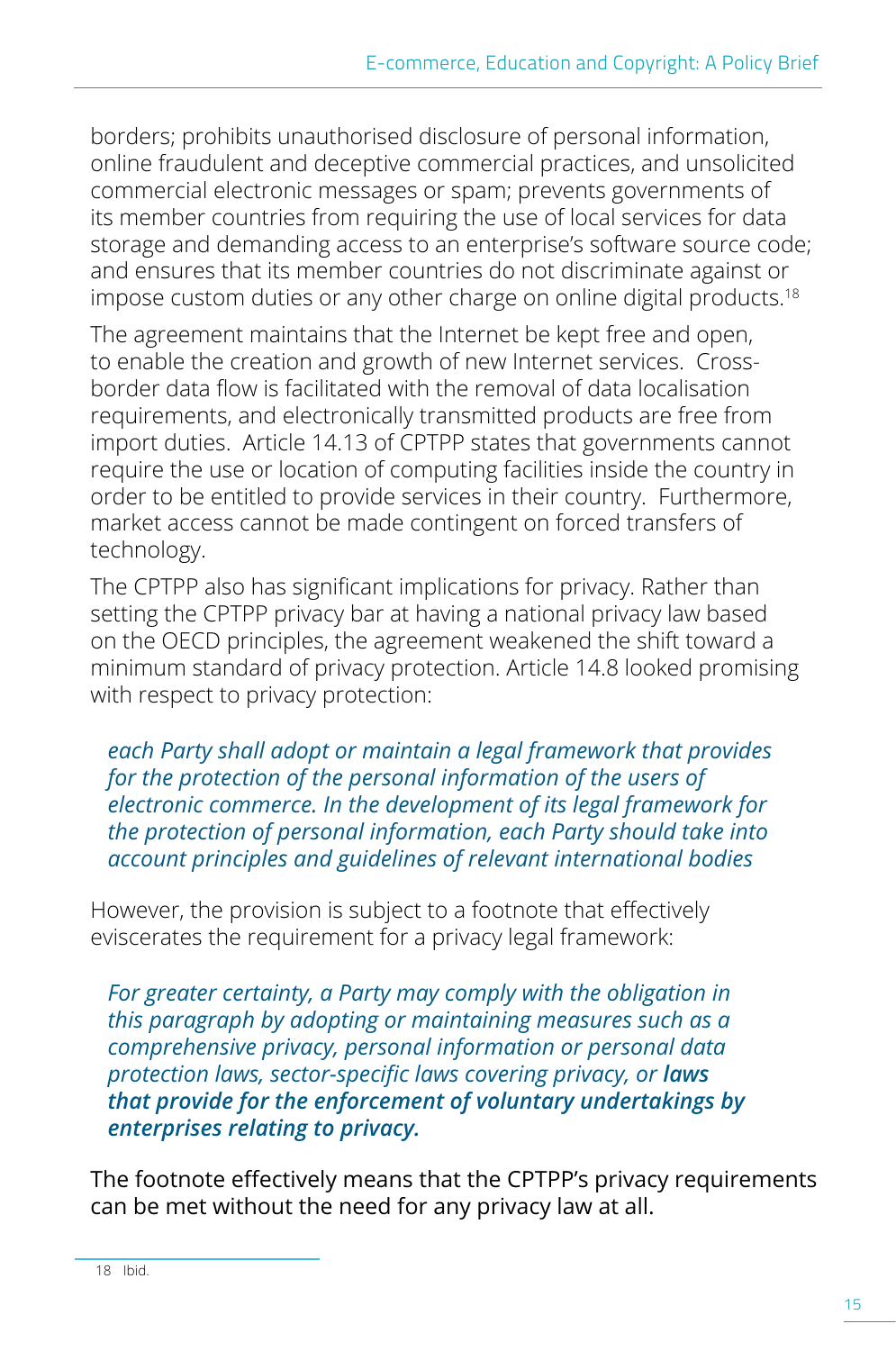<span id="page-19-0"></span>A core aspect of the e-commerce chapters is that they facilitate the free flow of digital services by prohibiting customs duties or other regulatory restrictions. These provisions, which ensure non-discriminatory treatment of digital services, may be applied to educational services delivered by electronic means.

Educational provisions have appeared in at least one side letter to the CPTPP. The side letter between Australia and Vietnam opens the door to technical assistance and pilot programs for online education between the two countries, providing for assistance on distance education delivery models, assessing applications from Australian providers to deliver online education, and work to recognise the qualifications obtained from such courses. Moreover, the letter states that:

#### *Viet Nam will cooperate with Australia to facilitate a pilot program under which Australian universities would deliver courses in Vietnam that may be delivered wholly or substantially online.*

The letter includes details on a pilot program, which is geared toward enhancing Australia's higher education presence in the country and taking advantage of digital opportunities.

The side agreement can be expected to be emulated by other countries, pointing to the potential outcome of e-commerce agreements being used by developed countries to use online educational service delivery in developing countries. The approach offers developed countries potential economic benefits without the costs associated with scholarships and student financing that typically accompanies access to foreign students.

#### *U.S.-Mexico-Canada Agreement (USMCA)*

The USMCA features a digital trade chapter that similarly restricts customs duties on digital products, such as e-books, videos, music, software and games. Suppliers' use of electronic authentication or electronic signatures is not restricted, which in turn facilitates digital transactions and guarantees that enforceable consumer protections (e.g., privacy and unsolicited communications) apply to the sales of digital products.<sup>19</sup> In addition, the chapter on intellectual property contains more rigid protections for trademarks and patents apply to all e-commerce activities.<sup>20</sup>

<sup>19</sup> Zak Stambor, "NAFTA is now USMCA: Here's What the Deal Means for E-retailers," *Digital Commerce 360* (1 October 2018), online: [<https://www.digitalcommerce360.com/2018/10/01/nafta-is-now-usmca](https://www.digitalcommerce360.com/2018/10/01/nafta-is-now-usmca-heres-what-the-deal-means-for-e-retailers/)[heres-what-the-deal-means-for-e-retailers/ >](https://www.digitalcommerce360.com/2018/10/01/nafta-is-now-usmca-heres-what-the-deal-means-for-e-retailers/).

<sup>20</sup> *Supra* note 6.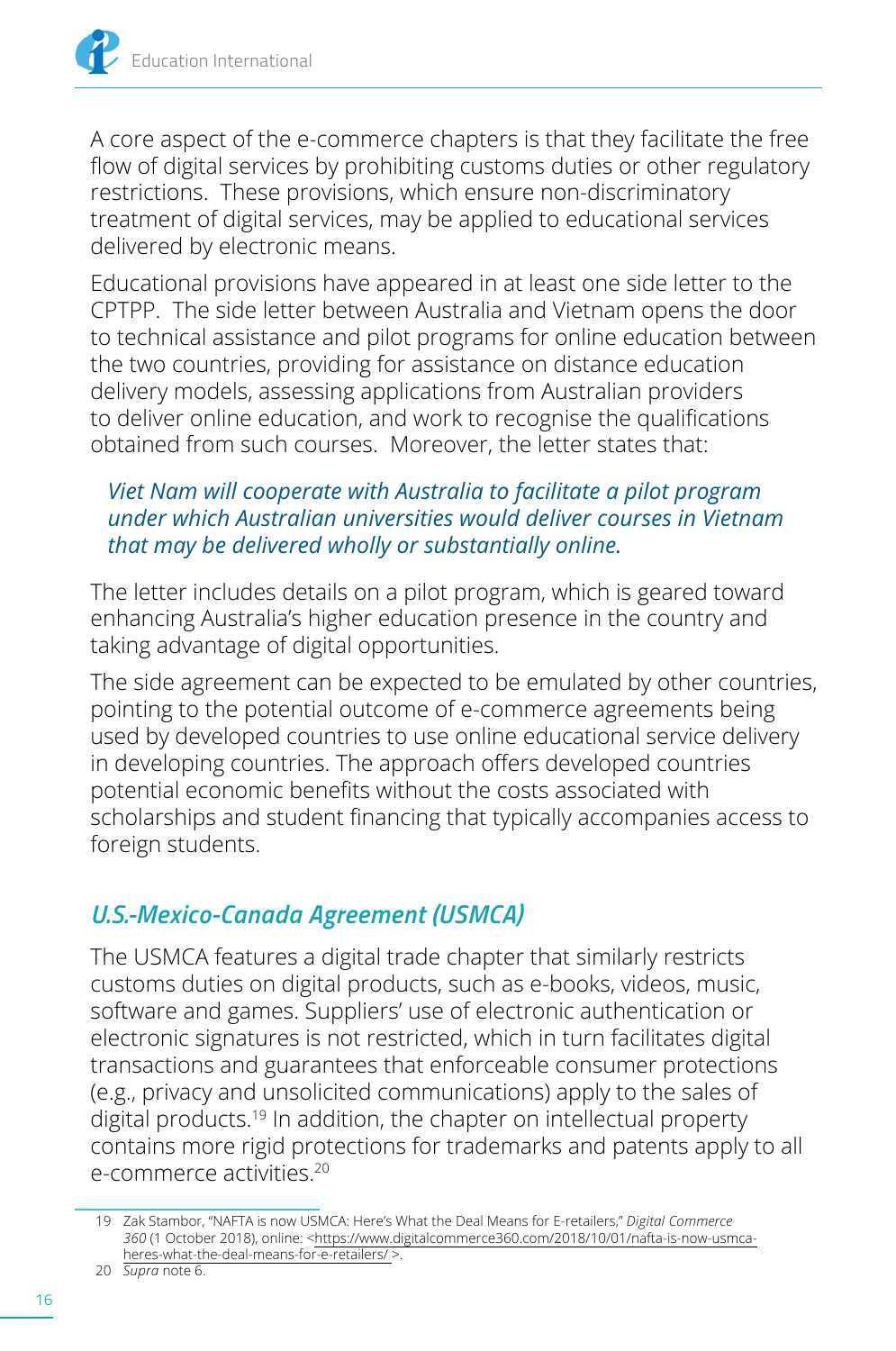#### <span id="page-20-0"></span>*European Union Trade Agreements*

Trade agreements involving the European Union contain similar provisions. For example, The European Union-Japan Economic Partnership Agreement entered into force on February 1<sup>st</sup> of 2019. On 16 July 2018, the E.U. and Japan concluded their negotiations on data protection adequacy, agreeing to recognise each other's data protection systems as "equivalent."<sup>21</sup>

The e-commerce provisions of EUJEPA cover all trade done by electronic means. They address more specifically the non-imposition of customs duties on electronic transmissions, the source codes, the Parties' domestic regulation, the principle of non-prior authorisation, the conclusion of contracts by electronic means, the authentication of electronic identities and electronic signatures, the protection of consumers, and the prohibition on unsolicited commercial electronic messages. Digital trade interests, which both Japanese and European companies and consumers have, are balanced with the realisation of policy objectives.22

The E.U. and Japan have also agreed to maintain a dialogue on information and experience sharing, with respect to issues like consumer protection, cybersecurity, spam deterrence, certification of electronic signatures issued to the public, e-commerce challenges for small and medium sized enterprises, facilitation of crossborder certification services, intellectual property protection and e-government.<sup>23</sup>

#### **Trade, Copyright, and Education**

The link between education and intellectual property within trade negotiations has been an ongoing concern but until recently educational stakeholders were relatively silent on the issue. These issues may be closely linked to emerging e-commerce chapters, which frequently incorporate copyright-related provisions within their ambit. This brief identifies two types of copyright provisions linked to trade and e-commerce: those provisions that are closely linked to e-commerce policies and those provisions that are often incorporated into broader trade agreements. In both instances, the cumulative effect is that

<sup>21</sup> "EU-Japan Economic Partnership Agreement: Why It Matters" (July 2018) at 2, online (pdf): *European Commission* [<http://trade.ec.europa.eu/doclib/docs/2017/july/tradoc\\_155725.pdf](http://trade.ec.europa.eu/doclib/docs/2017/july/tradoc_155725.pdf)>.

<sup>22</sup> "The Economic Impact of the EU-Japan Economic Partnership Agreement (EPA): An Analysis prepared by the European Commission's Directorate-General for Trade" (June 2018) at 31, online (pdf): *European Commission* [<http://trade.ec.europa.eu/doclib/docs/2018/july/tradoc\\_157115.pdf](http://trade.ec.europa.eu/doclib/docs/2018/july/tradoc_157115.pdf)>.

<sup>23</sup> *Supra* note 10 at 32.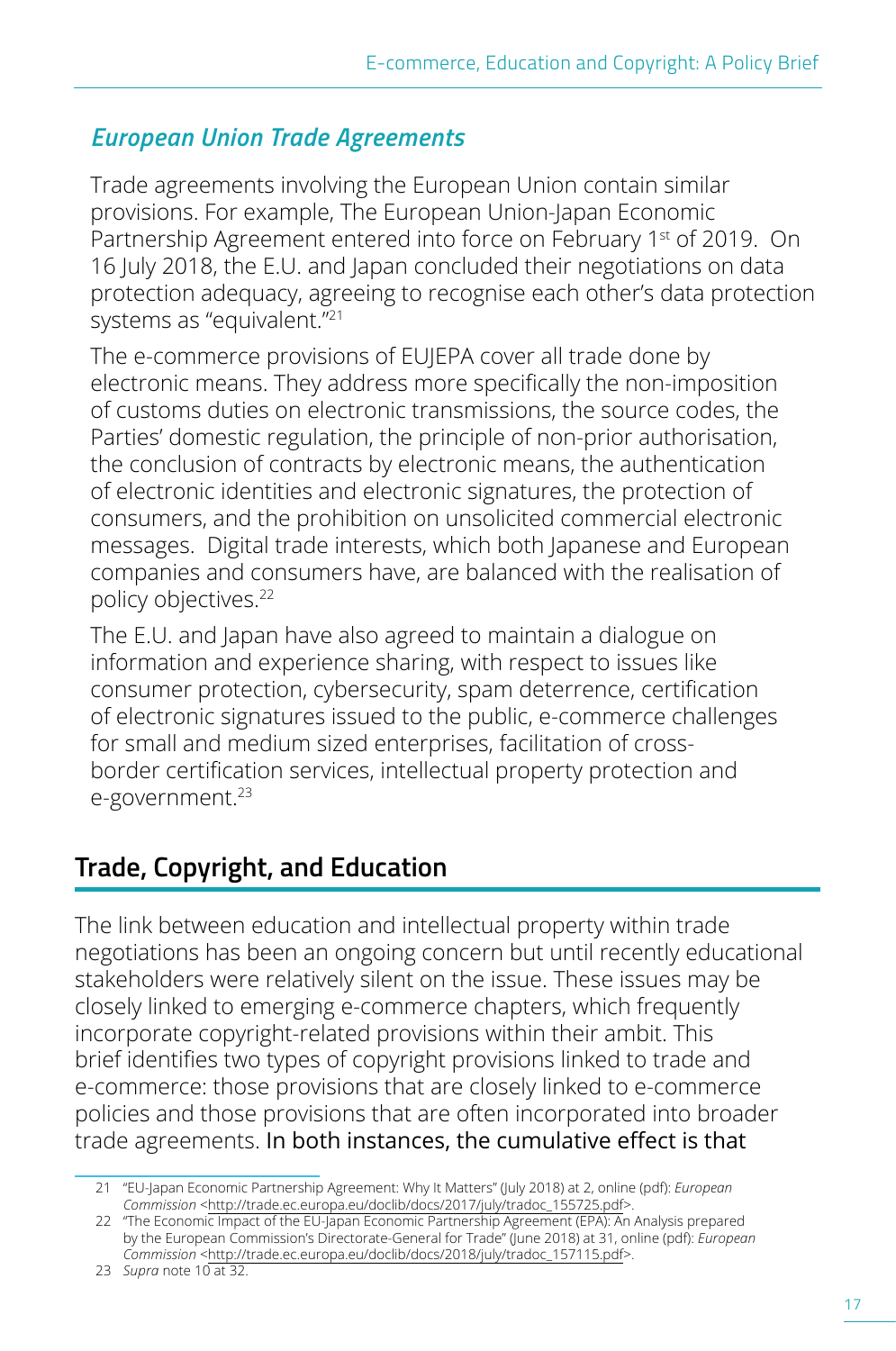<span id="page-21-0"></span>

education faces the risk of more restrictive rules in the use of materials, higher costs, and less flexibility in the classroom.

#### *E-commerce and Copyright*

Trade agreements frequently reference e-commerce and innovation as a core policy objective of its intellectual property provisions. However, the resulting rules rarely reflect the balanced approach to copyright supported by educational groups. The balanced approach recognizes both the need for appropriate protection for creators and access for users such as teachers and students who work in public interest sectors such as education. Ensuring fair access through limitations and exceptions such as fair use or fair dealing has emerged as an essential copyright issue for educational stakeholders around the world. For example, leaked versions of early TPP drafts showed that most TPP countries were supportive of expanded objectives that emphasized balance and the public domain including for education. The full objectives provision, supported in full or in principle by New Zealand, Chile, Peru, Vietnam, Brunei, Malaysia, Singapore, Canada, and Mexico (opposed only by the U.S. and Japan) stated:

#### The Objectives of this Chapter are:

- enhance the role of intellectual property in promoting economic and social development, particularly in relation to the new digital economy, technological innovation, transfer and dissemination of technology and trade;
- reduce impediments to trade and investment by promoting deeper economic integration through effective and adequate creation, utilisation, protection and enforcement of intellectual property rights, taking into account the different levels of economic development and capacity as well as differences in national legal systems;
- maintain a balance between the rights of intellectual property holders and the legitimate interests of users and the community in subject matter protected by intellectual property;
- protect the ability of Parties to identify, promote access to and preserve the public domain;
- ensure that measures and procedures to enforce intellectual property rights do not themselves become barriers to legitimate trade;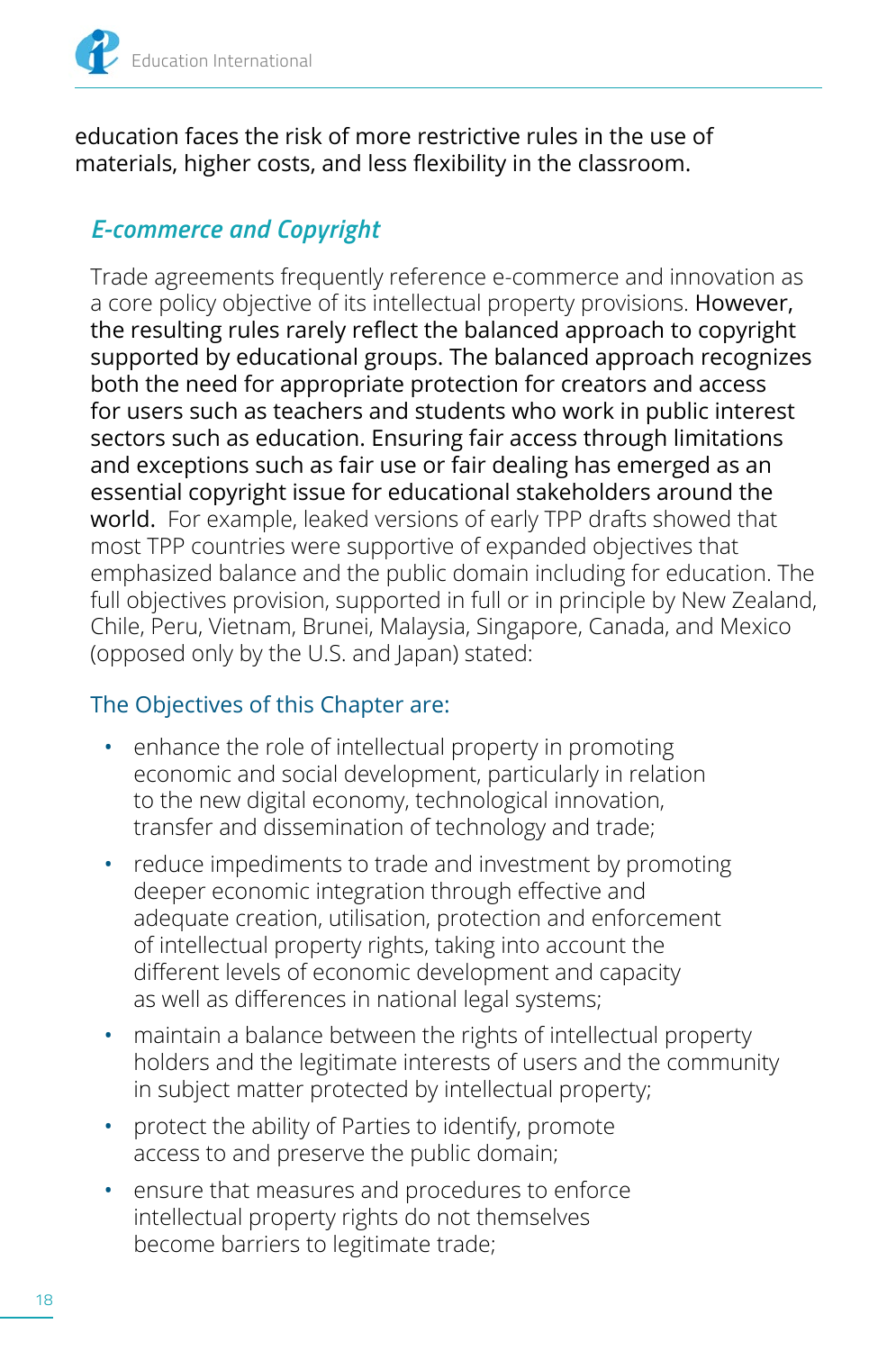- promote operational efficiency of intellectual property systems, in particular through quality examination procedures during the granting of intellectual property rights;
- The protection and enforcement of intellectual property rights should contribute to the promotion of technological innovation and to the transfer and dissemination of technology, to the mutual advantage of producers and users of technological knowledge and in a manner conducive to social and economic welfare, and to a balance of rights and obligations;
- Support each Party's right to protect public health, including by facilitating timely access to affordable medicines.

Yet the final text removed virtually all of the balancing language, leaving only the following provision that heavily favoured commercial interests:

*The protection and enforcement of intellectual property rights should contribute to the promotion of technological innovation and to the transfer and dissemination of technology, to the mutual advantage of producers and users of technological knowledge and in a manner conducive to social and economic welfare, and to a balance of rights and obligations.* 

The objectives provision may not carry the same weight as positive obligations in the treaty, but it is important, reflecting the goals of the negotiating parties and providing a lens through which all other provisions can be interpreted. The absence of balancing language points the challenge of incorporating broader copyright perspectives into trade agreements.

The emphasis on rights holder and commercial interests – including the creative industry - over user interests such as education and research is also reflected in the restrictive approach to limitations and exceptions within such agreements. For example, the CPTPP was one of the first trade agreements to include a specific reference to copyright limitations and exceptions. However, unlike text on many copyright rights that were mandatory, the limitations and exceptions language was optional:

*Each Party shall endeavour to achieve an appropriate balance in its copyright and related rights system, among other things by means of limitations or exceptions that are consistent with Article 18.65 (Limitations and Exceptions), including those for the digital*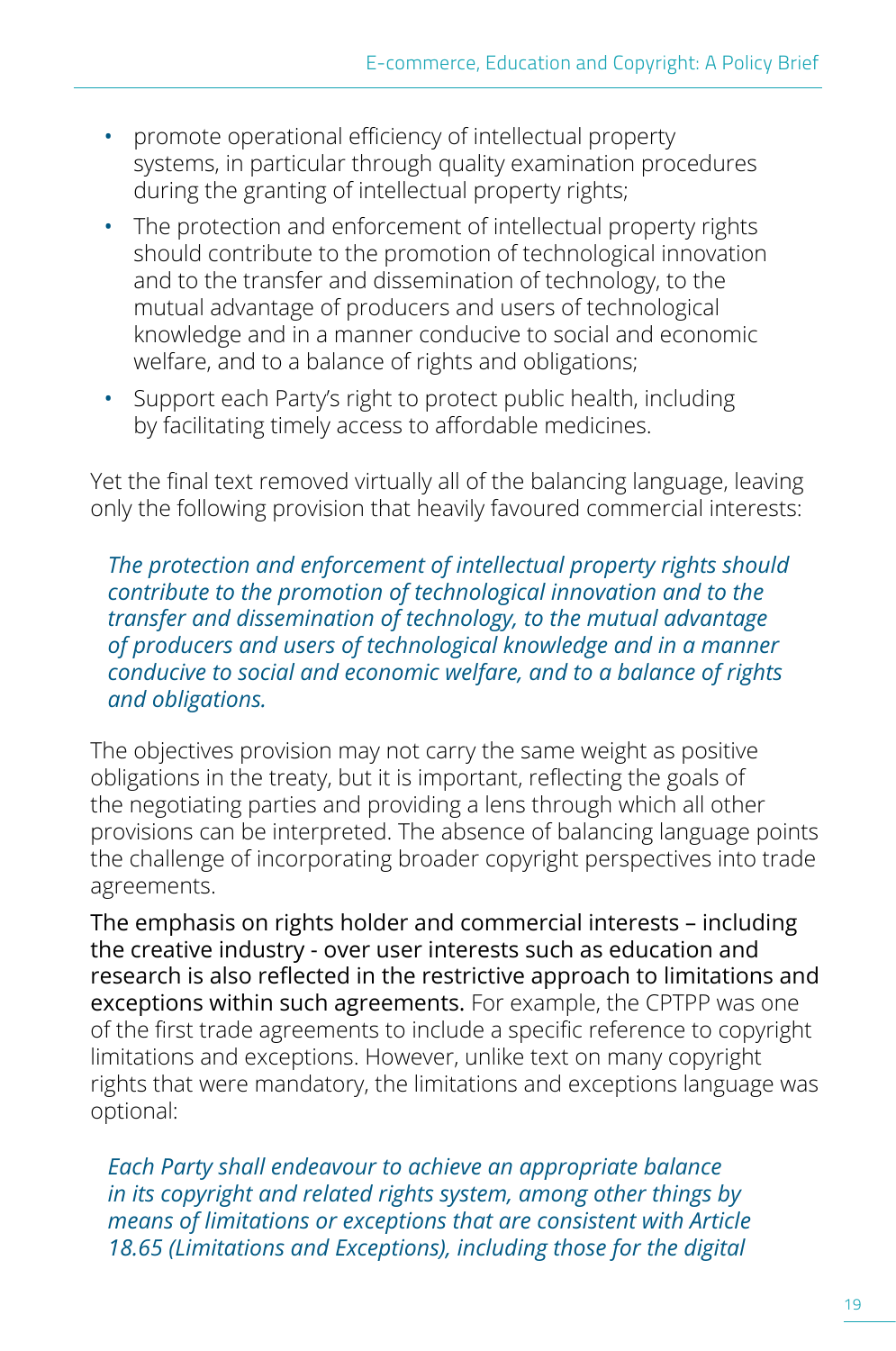*environment, giving due consideration to legitimate purposes such as, but not limited to: criticism; comment; news reporting; teaching, scholarship, research, and other similar purposes; and facilitating access to published works for persons who are blind, visually impaired or otherwise print disabled.* 

Trade agreements are also used to export e-commerce copyright policy. This strategy is readily apparent with the inclusion of noticeand-takedown requirements within trade agreements that have a significant impact on the approach to copyright materials found on Internet platforms and other websites. The notice-and-takedown system may result in the removal of lawful material online based on a mere, unproven allegation of infringement. For educational groups, the takedown approach can result in the removal of scholarly research and restrictions on the dissemination of teaching materials.

For example, during the TPP negotiations, the U.S. sought to export its Digital Millennium Copyright Act notice-and-takedown system. Other countries, such as Canada and Chile, preferred to retain their systems that do not require the removal of materials without a court order. The end result was a compromise that allowed Canada and Chile to maintain their systems, but require all other countries to adopt the U.S. approach. In fact, the final CPTPP version of the notice-and-takedown approach was even more restrictive than that found in the U.S., with fewer requirements for the contents of takedown notices as compared to the Digital Millennium Copyright Act (DMCA), no requirement for rights holders to state their good faith belief that the content in the notice infringes copyright, and no mandatory counter-notice system that would allow users to effectively challenge claims of infringement by requiring providers to re-post their content.

Trade agreements can also be used to limit domestic copyright flexibility in the name of ecommerce. For example, the CPTPP established anticircumvention legal requirements that extended far beyond those required within the WIPO Internet treaties. As a result, even those countries not party to those treaties would be subject to its provisions with restrictive interpretations that limit future flexibility and fair uses in the digital environment. Given the growing use of digital textbooks – including textbooks made available for short-term use – the importance of these provisions for the education community has steadily grown. As noted above, Brazil has raised this specific concern within the context of the WTO e-commerce work programme.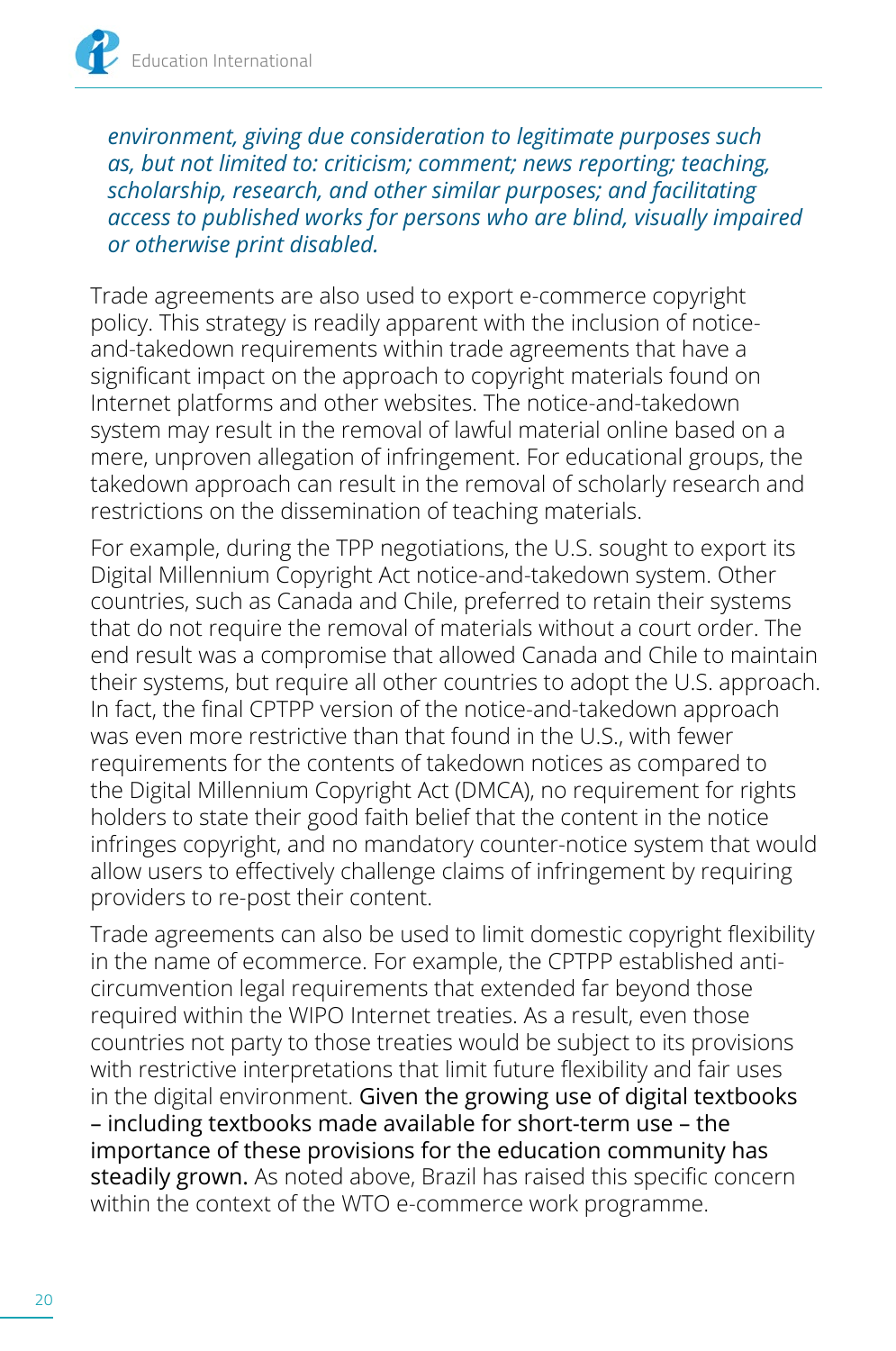#### <span id="page-24-0"></span>*Trade and Copyright*

Trade agreements are often used to extend copyright rules in a manner that goes beyond ecommerce. For example, some trade agreements entrench intellectual property treaty obligations to a broad range of global IP conventions. Ratification of the CPTPP requires ratification of accession of nine IP treaties:

- Patent Cooperation Treaty
- Paris Convention
- Berne Convention
- Protocol Relating to the Madrid Agreement Concerning the International Registration of Marks
- Budapest Treaty on the International Recognition of the Deposit of Microorganisms for the Purposes of Patent Procedure (1977), as amended in 1980
- International Convention for the Protection of New Varieties of Plants [MX propose: (1961) as revised in 1972, 1978 or] (1991) (UPOV Convention)
- Singapore Treaty on the Law of Trademarks (2006)
- WIPO Copyright Treaty
- WIPO Performances and Phonograms Treaty

While the above-named treaties are requirements for treaty ratification, the CPTPP notably relegated the Marrakesh Treaty for Blind and Visually Impaired to a footnote with no ratification requirement:

*As recognised by the Marrakesh Treaty to Facilitate Access to Published Works for Persons Who Are Blind, Visually Impaired, or Otherwise Print Disabled, done at Marrakesh, June 27, 2013 (Marrakesh Treaty). The Parties recognise that some Parties facilitate the availability of works in accessible formats for beneficiaries beyond the requirements of the Marrakesh Treaty.* 

The trade agreement impact on copyright domestic policy can be felt on a wide range of issues, some of which have significant implications for education. For example, trade agreements featuring the U.S. or European Union often include a requirement to extend the term of copyright before a work enters the public domain (i.e. when copyright protection for a work expires and the work can be used by anyone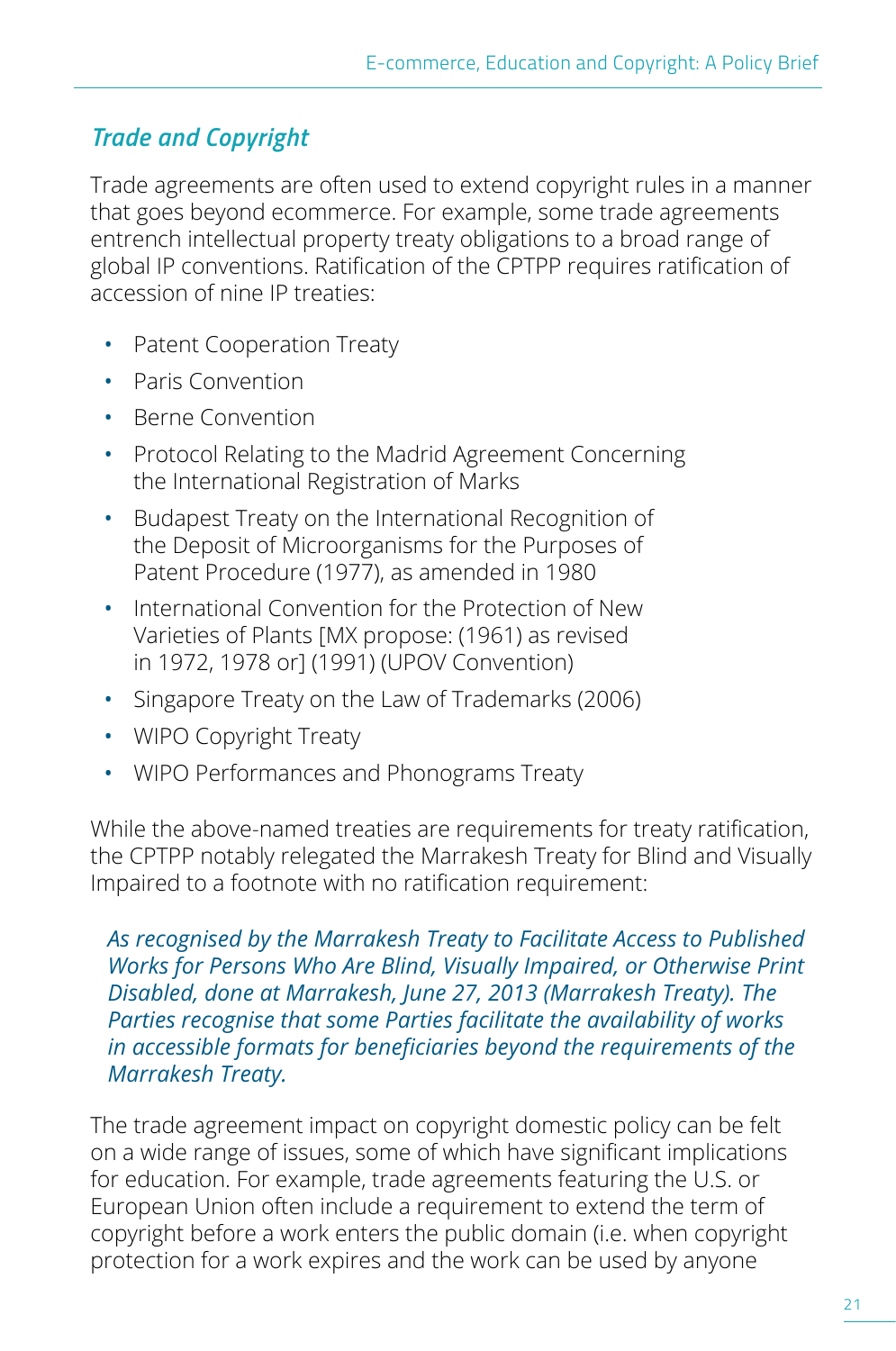

in the public without restrictions) by additional 20 years beyond the international standard found in the Berne Convention of life of the author plus fifty years after death.

The impact on education is enormous as the measure restricts the size of the public domain and limits the use of those books in new and innovative ways without the need for further payments through licensing or royalties. Moreover, there are e-commerce implications from copyright term extension as the policy undermines access to works in open electronic form and shrinks the availability of materials for open educational resources.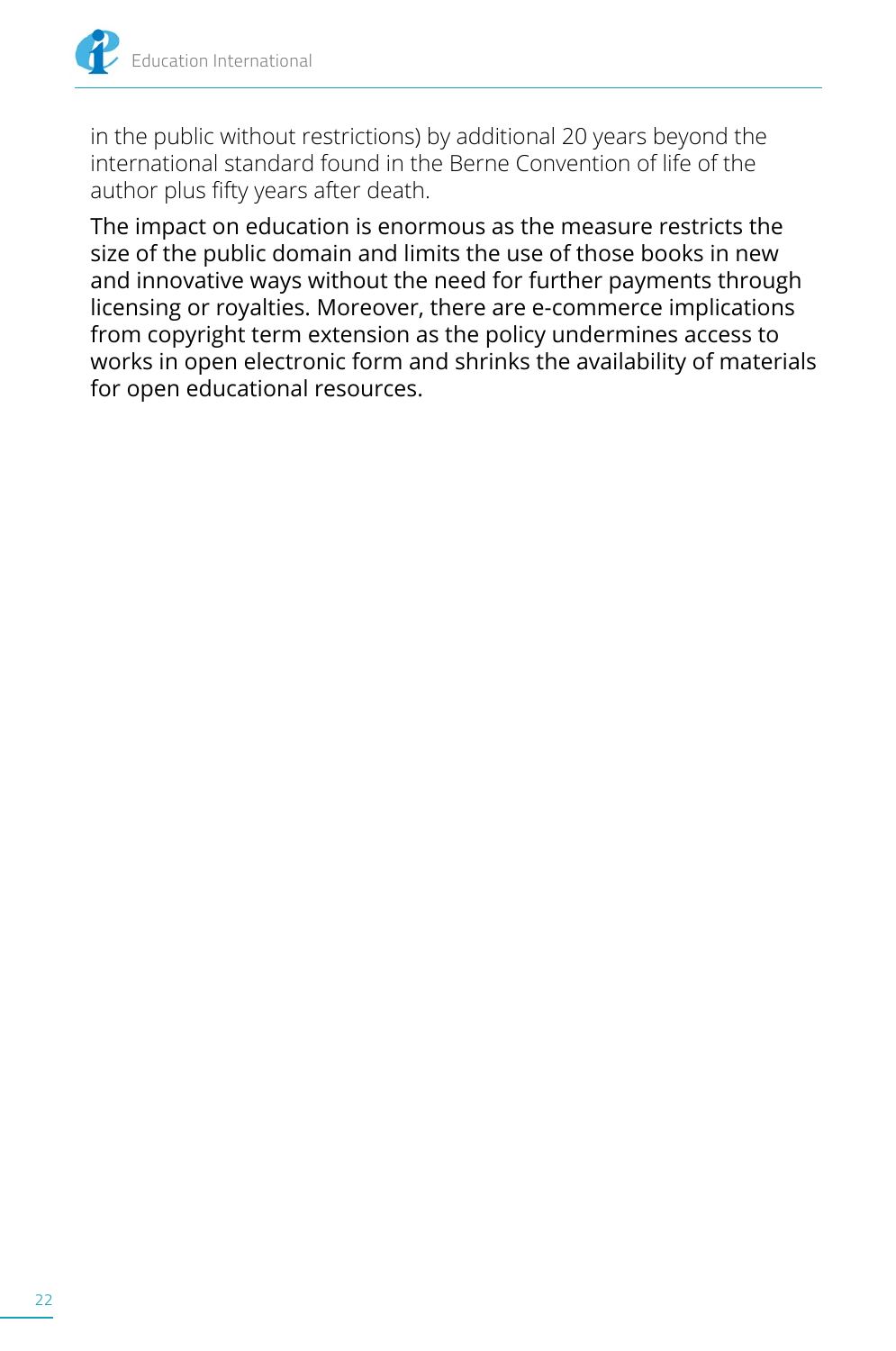## <span id="page-26-0"></span>**Conclusion**

The prevalence of e-commerce means that the education community can ill-afford to ignore the policy issues associated with this increasingly important part of modern-day commercial activities. Indeed, as policy makers and trade negotiators rush to facilitate crossborder ecommerce activities, the educational community must be at the table to ensure that the interests of educational institutions, teachers, education support personnel, researchers and students are fully reflected in the resulting agreements and policy documents.

E-commerce has facilitated a growing for-profit education sector at both the K-12 and postsecondary level. The undeniable potential for online learning, publishing, research, and service delivery may enhance access to educational materials, access to educational programs, and the manner in which those materials and programs are delivered. Yet these services also raise potential concerns regarding personal information and data collection from students, restricted access to materials and research, and homogenisation of educational materials that may result in lost local content. These rules also raise potential employment issues since the e-commerce may entice some government to shift away from local education delivery to lower cost online alternatives. The net effect could undermine fundamental rights to education and privacy and lead to an increasing privatisation and commercialisation of the education sector.

In recent years, e-commerce policies have been fueled by trade negotiations at the international and regional levels. As this brief highlights, the basic framework of e-commerce or digital trade chapters are already well-defined. These chapters are likely to have a significant impact on privacy safeguards and the open, cross-border delivery of educational materials and instruction. Moreover, when combined with the copyright provisions often included in the same agreements within e-commerce or IP chapters, the policy framework to govern online education is moving quickly toward completion.

Unfortunately, the implications for education of these e-commerce and copyright rules are frequently an afterthought as the provisions are primarily driven by IP interests, including the cultural and publishing sectors. There is a need for greater understanding of the implications of e-commerce and IP rules within trade agreements, the retention of policy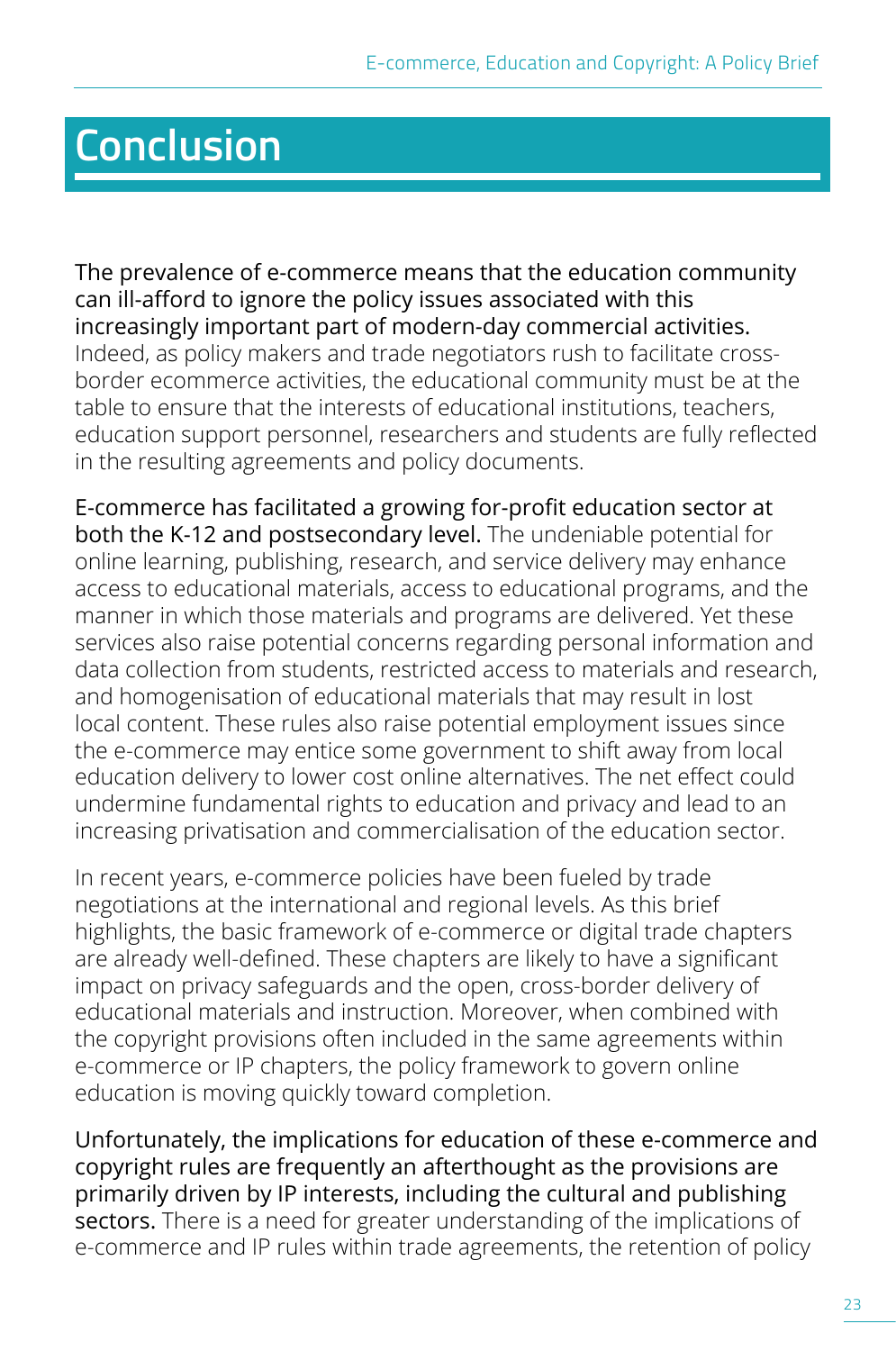

flexibility and privacy safeguards, the scope for exceptions for education and research, and the opportunity for educational stakeholders, including teachers, students, and institutions, to participate in trade policy development at the national and international levels.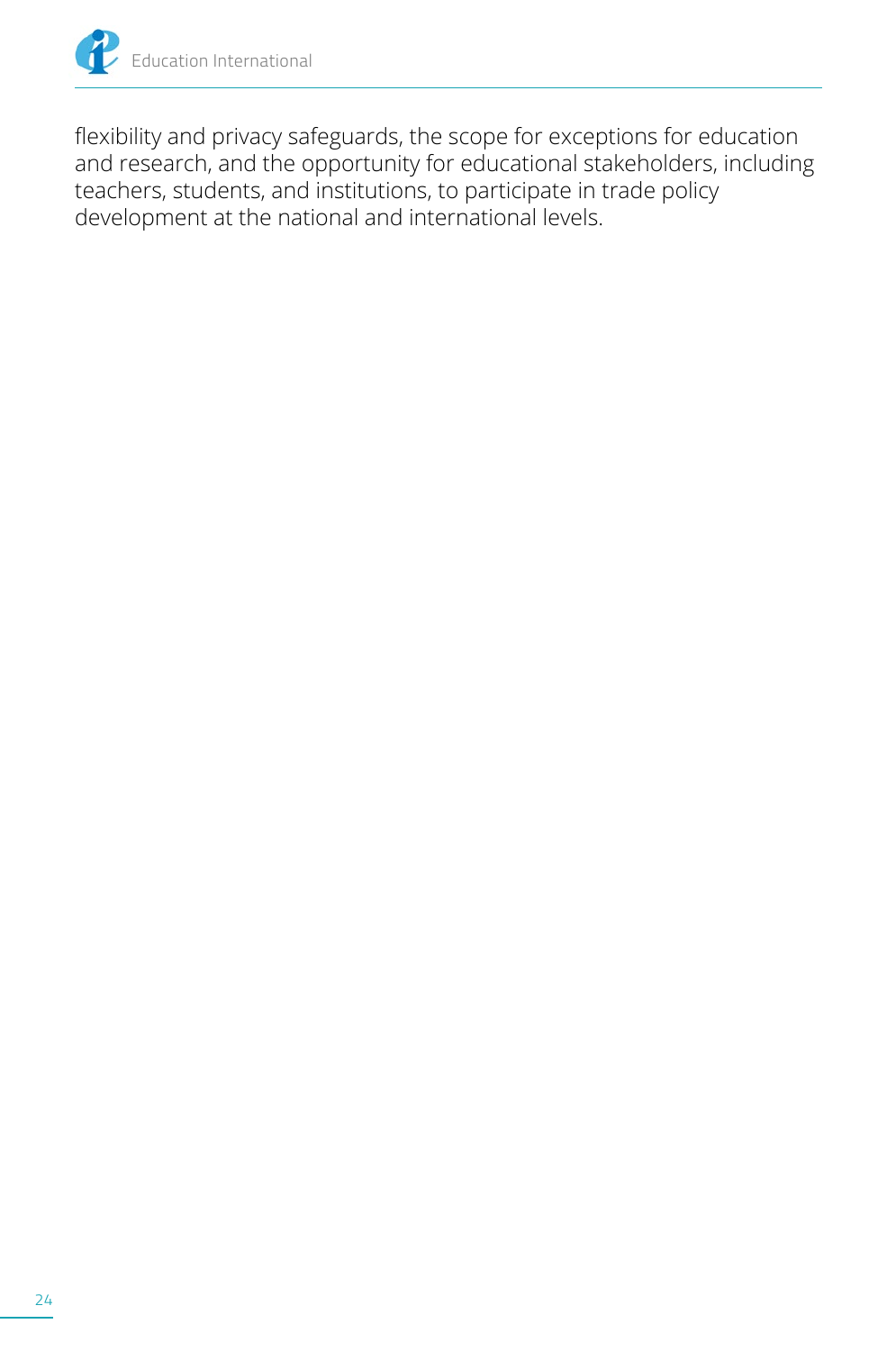## **References**



**Education International** Internationale de l'Education Internacional de la Educación **Bildungsinternationale** 





*[This work is licensed under a](https://creativecommons.org/licenses/by-nc-sa/4.0/)  [Creative Commons Attribution-](https://creativecommons.org/licenses/by-nc-sa/4.0/)[NonCommercial-ShareAlike 4.0](https://creativecommons.org/licenses/by-nc-sa/4.0/)  [International License.](https://creativecommons.org/licenses/by-nc-sa/4.0/) (CC BY-NC-SA 4.0)*

#### *You are free to:*

**Share** — copy and redistribute the material in any medium or format

 **Adapt —** remix, transform, and build upon the material

#### *Under the following terms:*

 **Attribution —** You must give appropriate credit, provide a link to the license, and indicate if changes were made. You may do so in any reasonable manner, but not in any way that suggests the licensor endorses you or your use.

 **NonCommercial —** You may not use the material for commercial purposes.

 **ShareAlike —** If you remix, transform, or build upon the material, you must distribute your contributions under the same license as the original.

*The views, recommendations and conclusions in this study are those of the author/s, unless explicitly stated otherwise, and are not necessarily endorsed by Education International. All reasonable precautions have been taken to verify the information contained in this publication. However, the published material is being distributed without warranty of any kind, either expressed or implied. Neither Education International nor any person acting on its behalf may be held responsible for the use which may be made of the information contained therein.*